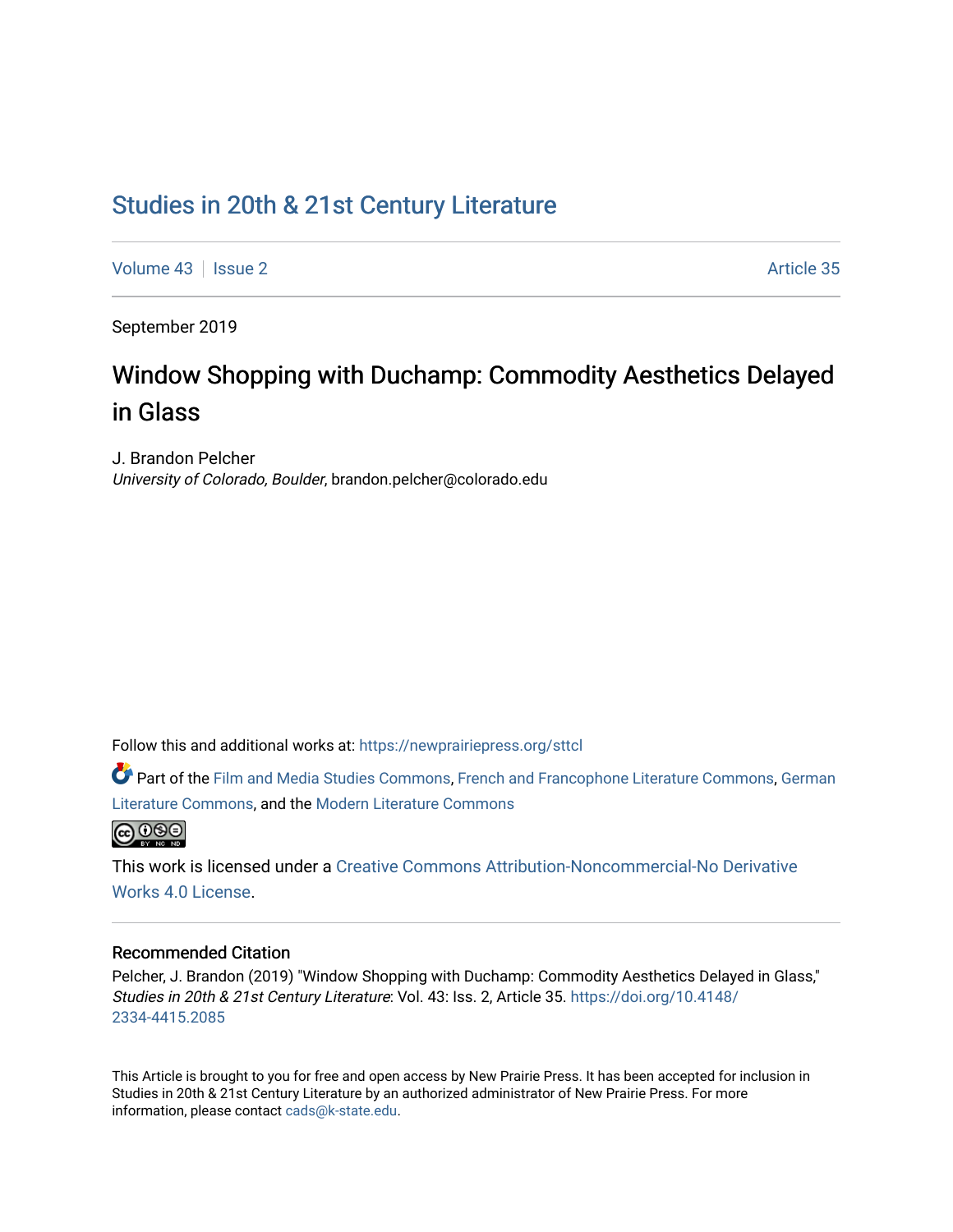### Window Shopping with Duchamp: Commodity Aesthetics Delayed in Glass

#### Abstract

While Marcel Duchamp's readymades are consistently framed as a challenge to the art world and the concept of art itself, they also challenge the world from which they were taken, the world of commodities. Readymades subject the commodity to the world of aesthetics in order to more fully investigate the commodity aesthetics of both the commodity form itself and it presentation in shop window displays. This critical investigation complicates the role of commodity aesthetics and consumption as well as their formation of the consumer-subject in Fordist capitalism. The readymade can be seen both as an important forerunner to the theories of commodity aesthetics and consumption in the 1960s and 70s as well as as exemplary of contemporaneous Dadaist praxis.

#### Keywords

Duchamp, readymades, commodity aesthetics, shop window, Dada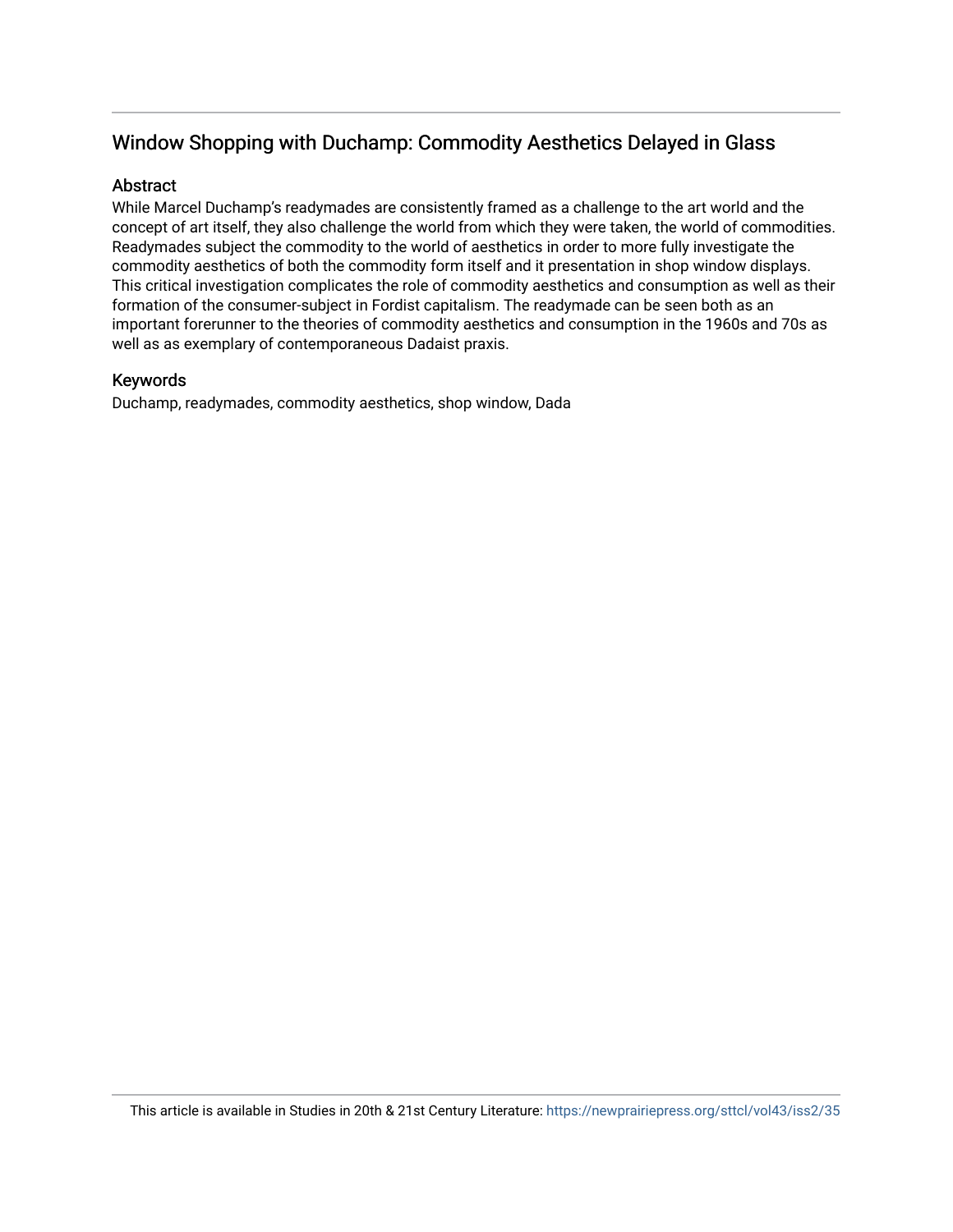Window Shopping with Duchamp: Commodity Aesthetics, Delayed in Glass

#### J. Brandon Pelcher *University of Colorado, Boulder*

In the inaugural chapter of *Capital*, Karl Marx attempts to make sense of the commodity: "A commodity appears, at first sight, a very trivial thing, and easily understood. Its analysis shows that it is, in reality, a very queer thing, abounding in metaphysical subtleties and theological niceties" (81). While Marx's analyses may have uncovered or explicated elements of the commodity's metaphysical and theological mysteries, it would be another hundred years before the complexities of a commodity's aesthetics would receive focused investigations of their own, perhaps most notably in Wolfgang Haug's *Kritik der Warenästhetik* (*Critique of Commodity Aesthetics*), Jean Baudrillard's *La société du consommation* (*The Consumer Society*), and other works of the late 1960s and early 1970s. Haug, who coined the term in his analysis of Fordism, sees modern commodity aesthetics not as a making-sensible of the commodity's use value, but rather, after the advent of mass production, as a "vom Tauschwert her funktionell bestimmten Komplex dinglicher Erscheinungen" (*Kritik* 22) 'complex which springs from the commodity form of the products and which is functionally determined by exchange-value' (*Critique* 7). In this switch, the aesthetics of the commodity form and its presentation becomes uniquely focused on the realization of exchange value, on purchase, on consumption. The critiques of this reorientation of commodity aesthetics after mass production were not only prefigured but also performatively subverted in the peculiar fusion of commodity and aesthetics of Marcel Duchamp's readymades.

Art historical criticism has almost exclusively viewed the readymades created by Duchamp as radical attacks on artistic production, high aesthetics, and the world of art. This is particularly true of 1917's infamously bathetic and scatological *Fountain*, likely a collaboration between Duchamp and the Baroness Elsa von Feytag-Loringhoven (see Gammel 220-28). In its defense Beatrice Wood wrote in the pages of the second issue of *The Blind Man*, with input from Duchamp and Walter Arensburg: "They say any artist paying six dollars may exhibit. Mr. Richard Mutt sent in a fountain [urinal] . . . . Whether Mr. Mutt with his own hands made the fountain or not has no importance. He CHOSE it" (5). Much of this definition was soon ossified in André Breton's assertion that readymades were "objets manufacturés promus à la dignité d'objets d'art par le choix de l'artiste" ("Phare" 46) 'manufactured objects promoted to the dignity of art objects through the choice of the artist.' Indeed, Duchamp himself would repeat this formulation three years later in Breton and Paul Éluard's *Dictionnaire abrégé du surréalisme* 'Abridged Dictionary of Surrealism.' Duchamp writes: "READYMADE – Objet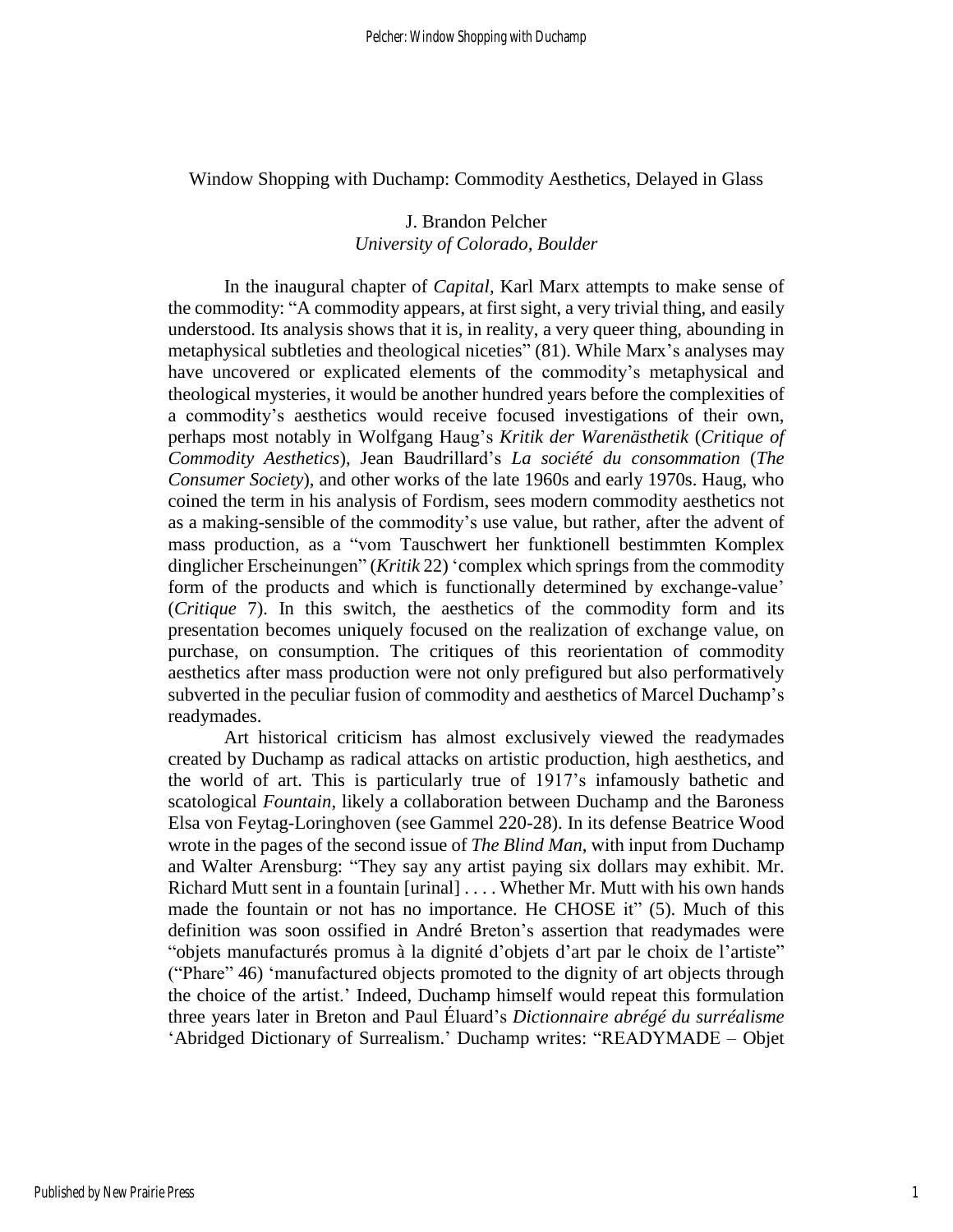usuel promu à la dignité d'objet d'art par le simple choix de l'artiste" (23) 'READYMADE – an ordinary object elevated to the dignity of a work of art by the mere choice of an artist.' Art historians have largely adhered to these definitions by Wood, Breton, Duchamp himself, and others, definitions that focus on the investigation of the "dignity of art objects," their production through "choice," and their eventual placement in artistic collections. While more recent criticism has begun to contextualize ready-made objects within the world of commodity capitalism in the first decades of the twentieth century, particularly Molly Nesbit's "Ready-Made Originals: The Duchamp Model" and Helen Molesworth's "Rrose Sélavy Goes Shopping," the commodity-objects continue to be framed as critiques of and challenges to art.<sup>1</sup> Consistently ignored, however, is the critical potential of the readymade to expand the art world's high aesthetics beyond the gallery and museum in order to critique and subvert the mass-produced commodity, the consumer capitalist world from which it was excised, and their aesthetics.

Though readymades are rarely subtle in their allusions to the commodity world from which they are purchased, the relationship between readymade and commodity, art and capitalism is significantly more complex. *Fountain*'s signature, "R. Mutt / 1917," alludes to J.L. Mott Iron Works, the commodity's manufacturer and supplier that ran a Manhattan plumbing supply store from which it was chosen, "a fixture you see every day in plumbers' show windows" (*Blind Man* 5). 1916's *Comb* is more explicit; a dog-grooming comb stamped like a business card by the manufacturer: "CHAS F. BINGLER / 166 6TH AVE. N.Y." Duchamp, however, hinted at the complexities of the readymade's relationship to the commodity with his second addition to Breton and Éluard's dictionary: "Ready-made réciproque: se servir d'un Rembrandt comme planche à repasser" (23) 'Reciprocal readymade: use a Rembrandt as an ironing board.' Generalized, Duchamp's definition appears a simple reversal: the reciprocal readymade as a work of art demoted to a utilitarian commodity. In actuality, however, complexities abound. In 1919, Duchamp purchased a keepsake postcard of the *Mona Lisa*, recently popularized after its return to the Louvre, for a readymade, which he would "rectify" with a mustache, goatee, and the inclusion of its title, *L.H.O.O.Q.*: art to commodity to readymade to art.<sup>2</sup> Francis Picabia's authorized reproduction for the March 1920 issue of his journal *391*, forgetting the goatee, returned *L.H.O.O.Q.* to the realm of commodities. Duchamp repeated this gesture in 1955 with *L'envers de la peinture* (*The Reverse* [or *Wrong Side*] *of Painting*), a dishcloth with Duchamp's original *L.H.O.O.Q.* reproduced on it. In 1965, Duchamp purchased two packs of playing

<sup>1</sup> See also Theirry de Duve's *Nominalisme Pictural* and "Marcel Duchamp ou le *phynancier* de la vie moderne."

<sup>2</sup> Duchamp created something of a taxonomy of his readymades, including readymades, assisted readymades, rectified readymades, corrected readymades and reciprocal readymades. *L.H.O.O.Q.* is considered a "rectified readymade" because the object has been marked by Duchamp.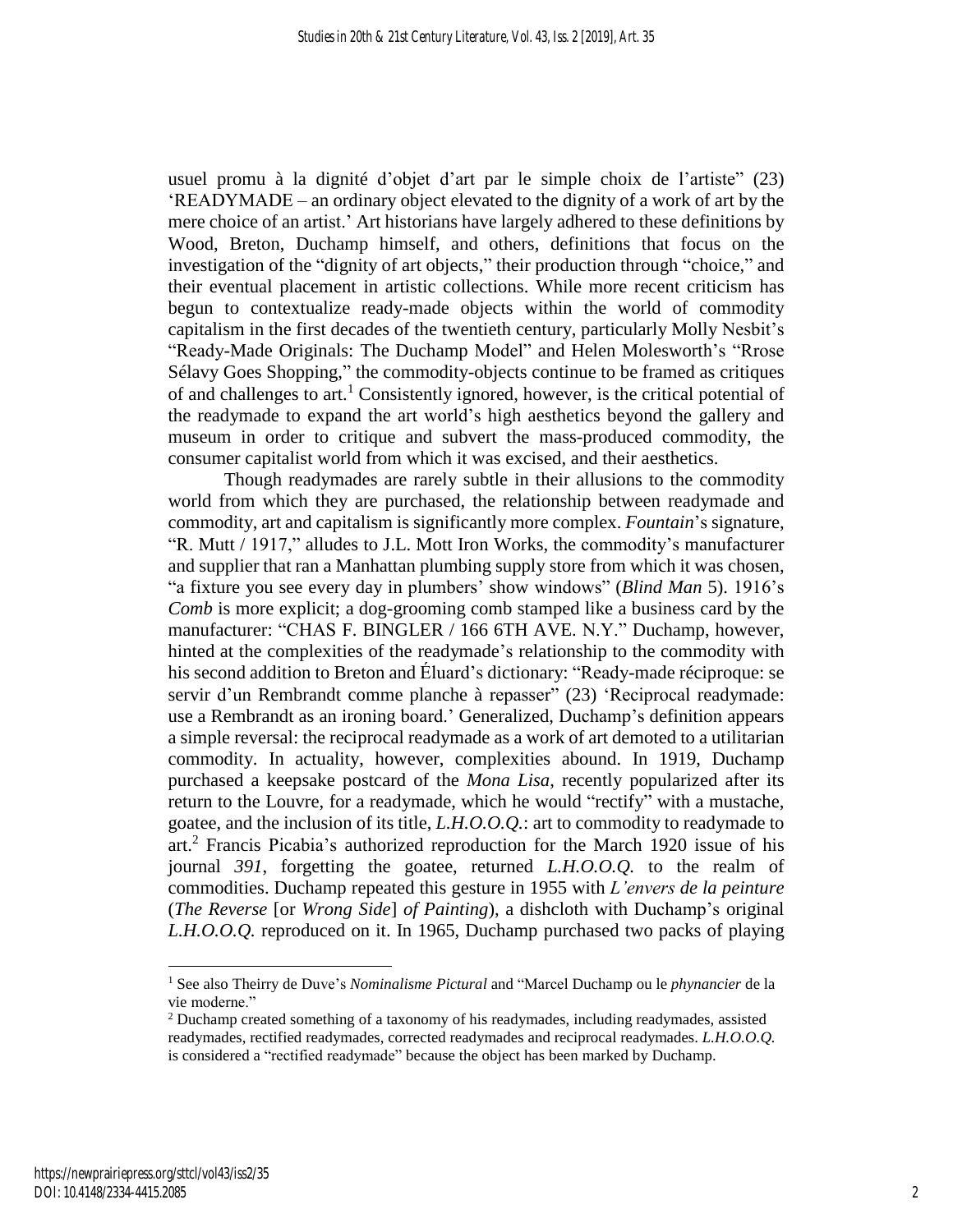cards with the *Mona Lisa* reproduced on the back, pasted them to dinner invitations without alteration and titled them *rasée L.H.O.O.Q.* (*L.H.O.O.Q. Shaved*): a commodified work of art, chosen and rectified as a readymade, therefore promoted in turn to an art object, commodified as (artistic?) journal cover and washcloth, chosen again as readymade from a (commodified?) work of art or (artistic?) commodity. That is, the readymade is neither unidirectional, a transformation from commodity into art, nor uniformly bidirectional, a series of oscillations between the two, but rather a radical complication of them to the point of their inseparability.

These complexities of the object-commodity as readymade are exacerbated by the eventual entanglement of the utilitarian and aesthetic object, but are cast from the first moment of the readymade's production, its being chosen, its purchase. Helen Molesworth notes: "it is precisely this quintessentially twentieth-century experience of shopping that Duchamp introduced into the realm of art" (174). New York department stores confronted shoppers with an overabundance of possibilities at the dawn of mass consumption, "largely dependent on the activity of choice" (174). Duchamp, however, viewed the purchase-as-choice of readymades very differently than the average shopper: "Il faut parvenir à quelque chose d'une indifférence telle que vous n'ayez pas d'émotion esthétique. Le choix des readymades est toujours basé sur l'indifference visuelle en même temps que sur l'absence totale de bon ou mauvais goût" (Cabanne 84) 'You have to approach something with an indifference, as if you had no aesthetic emotion. The choice of readymades is always based on visual indifference and, at the same time, on the total absence of good or bad taste.'Just asthe average New York shopper must work to determine which commodity they aesthetically prefer and therefore which to acquire, the radical indifference to aesthetic taste plays an outsized role in Duchamp the shopper's purchase-as-choice of the readymade. The totality of this indifference, the exhaustive aesthetic catalogue that encompasses the entirety of good and bad taste to be avoided, would of course be impossible, and if it weren't, no commodities could survive its exclusions. This impossible, theoretical commodity would function as an aesthetic *tabula rasa*. This aggressive indifference was constitutive of Duchamp's choice-as-creation: "I am against the word 'anti' because . . . an anti-artist is just as much of an artist as the other artist. Anartist would have been better. . . . Anartist meaning no artist at all" (Hopkins 255). Rather than a non- or anti-aesthetic commodity, the readymade is meant, if only theoretically, to be an-aesthetic, an absence of stimulation, of feeling, of sensation, and indeed of sense itself. This attempted an-aesthetic an-sense extended to the second element of the readymade's production, its inscription.

Though less conspicuous than that of choice, inscription likewise complicates the relation between readymade and commodity. If the an-aesthetic commodity as readymade is the object as blank canvas, its inscription is "une coleur qui n'était pas sortie d'un tube . . . , une phrase qui, elle aussi, devait être d'essence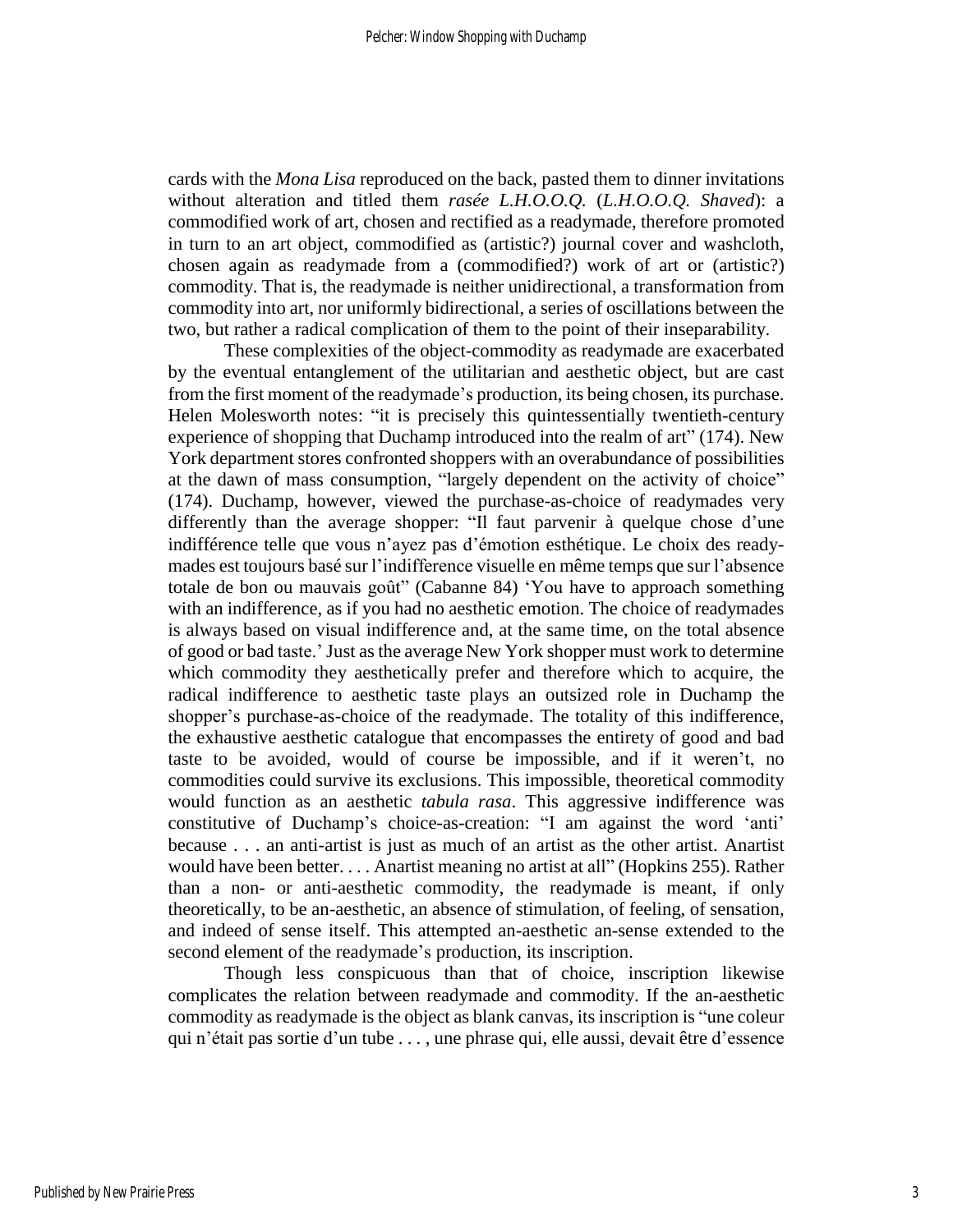poétique et souvent sans sens normal, arrivant à jouer avec des mots" (Charbonnier 62) 'a color that didn't come from a tube . . . , a sentence which was to be essentially poetic and often without normal meaning, managing to play with words.<sup>3</sup> Here, the roles appear reversed. This is an aesthetic, described as color and poetry, that has not been prepared, that does not come from a tube, has been neither commodified nor purchased, an an-commodity. The inscription further avoids any potential commodification in its attempt to avoid meaning itself, to be an-hermeneutic and an-sensical. Just as Duchamp supposedly spent weeks with an object to determine whether it was in fact aesthetic (Cabanne 83-84), he would experiment with texts to remove meaning. Speaking about two of his textual works, *The* (October 1915) and *Rendez-vous du Dimanche 6 Février 1916 / à 1h. 3/4 après midi* (*Rendez-vous of Tuesday the 6 th of February 1916 / at 1:45pm*), Duchamp said: "The meaning in these sentences was a thing I [Duchamp] had to avoid. . . . the minute I *did* think of a verb to add to the subject, I would very often see a meaning and immediately . . . cross out the verb and change it . . . until the text finally read without an echo of the physical world" (Schwarz 638). These textual works would go on to inform the inscriptions of two of his readymades, *In Advance of the Broken Arm* (November 1915) and *Comb* (17 February 1916), respectively.<sup>4</sup> If the inscription is meant to be an-sensical, with no echo of the physical world, there would also, necessarily, be no echo of the consumer capitalism that had begun to dominate it. Duchamp imagines the successful readymade as a separated juxtaposition of an an-aesthetic commodity and an an-commodity aesthetic, inscribed, but not influential.

The impossibility of choosing a truly an-aesthetic commodity is mirrored in the impossibility of inscribing an an-commodity aesthetic, the combination of which challenges the possibility of a successful readymade as such. Looking back at the inscription of his first inscribed readymade that doubled as its title, *In Advance of the Broken Arm*, Duchamp laments, for example: "Évidemment, j'espérais que cela n'avais pas de sens mais, au fond, tout finit par en avoir un" (Cabanne 96) 'Obviously I was hoping it was without sense but, deep down, everything ends up having some.<sup>5</sup> The failure is, however, not only linguistic but

<sup>&</sup>lt;sup>3</sup> Duchamp regularly conflated painting and the readymade: "Since the tubes of paint used by the artists are manufactured and ready-made products we must conclude that all paintings in the world are 'readymades aided' and also assemblages" (*Essential Writings* 142). See Thierry de Duve's *Kant after Duchamp*, especially the third chapter, "The Readymade and the Tube of Paint."

<sup>4</sup> For complete texts of both *The* and *Rendez-vous*, as well discussions of their similar production, see Schwarz 638 and 642, respectively. For various interpretations of *Comb*'s inscription, often in connection with other works by Duchamp, see Schwarz 195, Jones 139-40, Moffitt 231, or Ramirez 39-40.

<sup>5</sup> *The* and *Broken Arm* are regularly considered together in Duchamp criticism for the short time between their creations and their linguistic similarities as an-sensical texts in English. *Broken Arm* is controversially the first inscribed, i.e. fully complete, readymade. Schwarz suggests that *Pulled*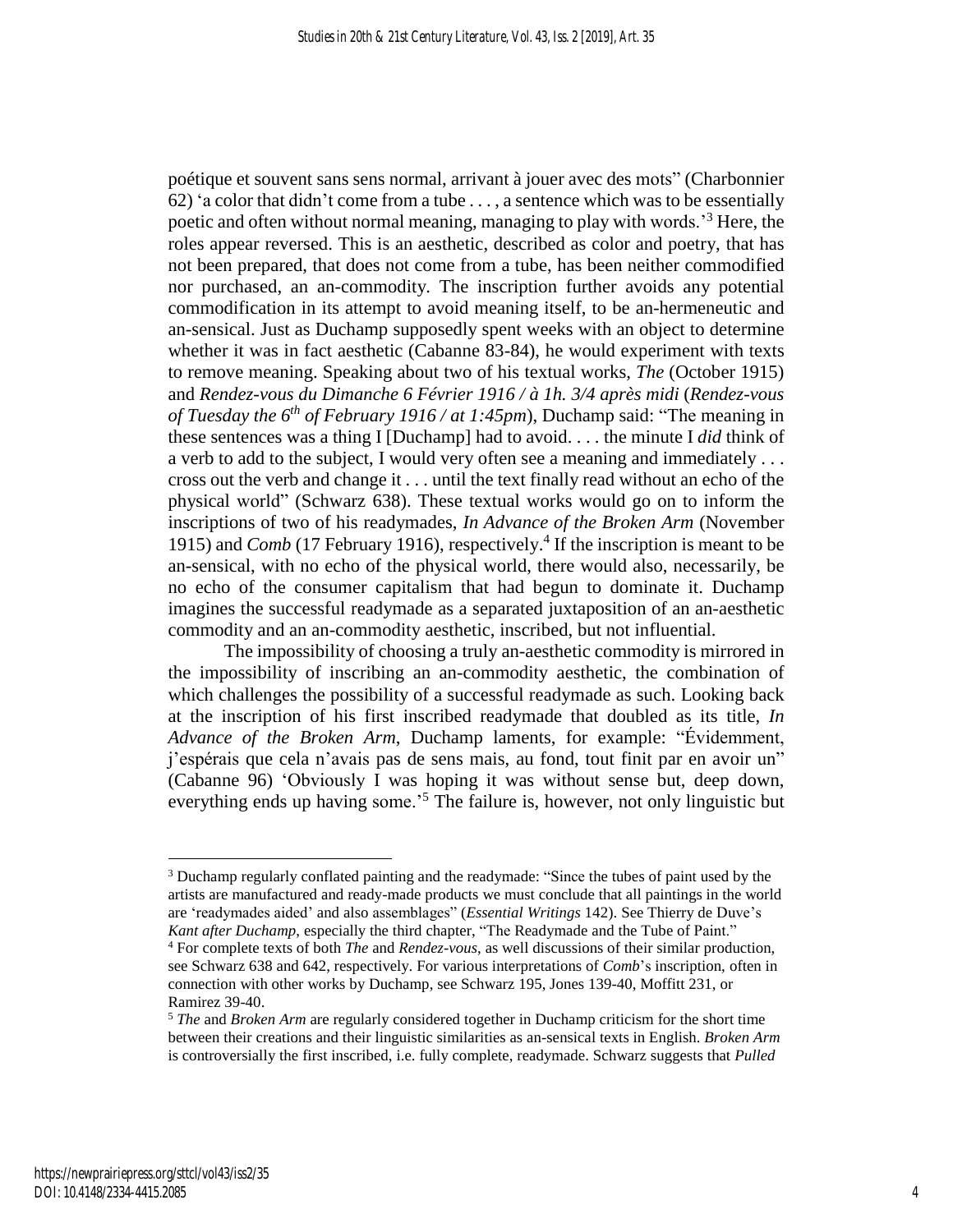more specifically locational: "Évidemment l'association est facile [quand on a l'objet sous les yeux]: on peut se casser le bras en pelletant la neige" (Cabanne 96- 97) 'Obviously the association is easy [when you have the object in front of your eyes]: you can break your arm shoveling snow.' Though Molly Nesbit notes that "[t]his shovel will never be used, bent, rusted, or fall obsolete," this has not "effectively silenced" the commodity  $(62)$ .<sup>6</sup> Rather, the shovel has merely been given a new narrative of use, a new sense. This, however, is precisely what Duchamp wished to avoid with the non-intersection of an an-aesthetic objectcommodity and an-commodity aesthetic-inscription. Failure occurs with the evident association of sense with a commodity: when language makes the use of the commodity sensible, when the desired non-intersectional juxtaposition becomes amalgamation, when the commodity becomes re-aestheticized. This, of course, is precisely where commodity aesthetics occurs according to Haug: "einerseits auf 'Schönheit,' d.h. auf eine sinnliche Erscheinung, die auf die Sinne ansprechend wirkt; andrerseits auf solche Schönheit, wie sie im Dienste der Tauschwertrealisierung entwickelt und den Waren aufgeprägt worden ist" (*Kritik* 23) 'on the one hand to "beauty," i.e. an appearance which appeals to the senses; and, on the other hand, to a beauty developed in the service of the realization of exchange value and has been imprinted on the commodity.<sup>'7</sup> Failure in any one of these various moments of the readymade—the an-aesthetic commodity, the ancommodity aesthetic, and their non-intersectional juxtaposition—constitutes a failed readymade, a seemingly inevitable failure.

Duchamp, oddly, appeared to be perfectly at ease with the seemingly inevitable failures of readymades in the face of commodity aesthetics. This ease was not merely evident as a kind of exhausted resignation by the Duchamp of the 1960s, who made profitable replicas of the readymades with Arturo Schwarz and had therefore "long since abandoned the problem of the Duchamp of the teens" (Molesworth 173), but was evident already in 1922 as Duchamp took his final pseudonym, created by Robert Desnos: "Marchand du sel" (15) 'merchant of salt.' This phonetic anagram of "Marcel Duchamp" associates him with that exceedingly common commodity as white as the blank canvas that the an-aesthetic commodity of the readymade purports to be. As pointed out by Schwarz, this pseudonym also homophonically alludes to Duchamp as a merchant of *scel*, Old French for 'signature,' 'stamp,' or 'sigil.' In New York at the beginning of the twentieth

*at Four Pins* was his first (189). In their discussion, Duchamp agrees with Cabanne that *Broken Arm* was first (96).

<sup>&</sup>lt;sup>6</sup> Ironically, at a retrospective of Duchamp's work (as well as his brothers') in Minnesota in the 1940s, a janitor "mistook it [an authorized replica of *Broken Arm*] for a shovel, as well he might, and went to work on a snowdrift" (Hamilton 30).

 $<sup>7</sup>$  My translation. The published translation does not include the clause that references the</sup> imprinting of the commodity. See *Critique* 8.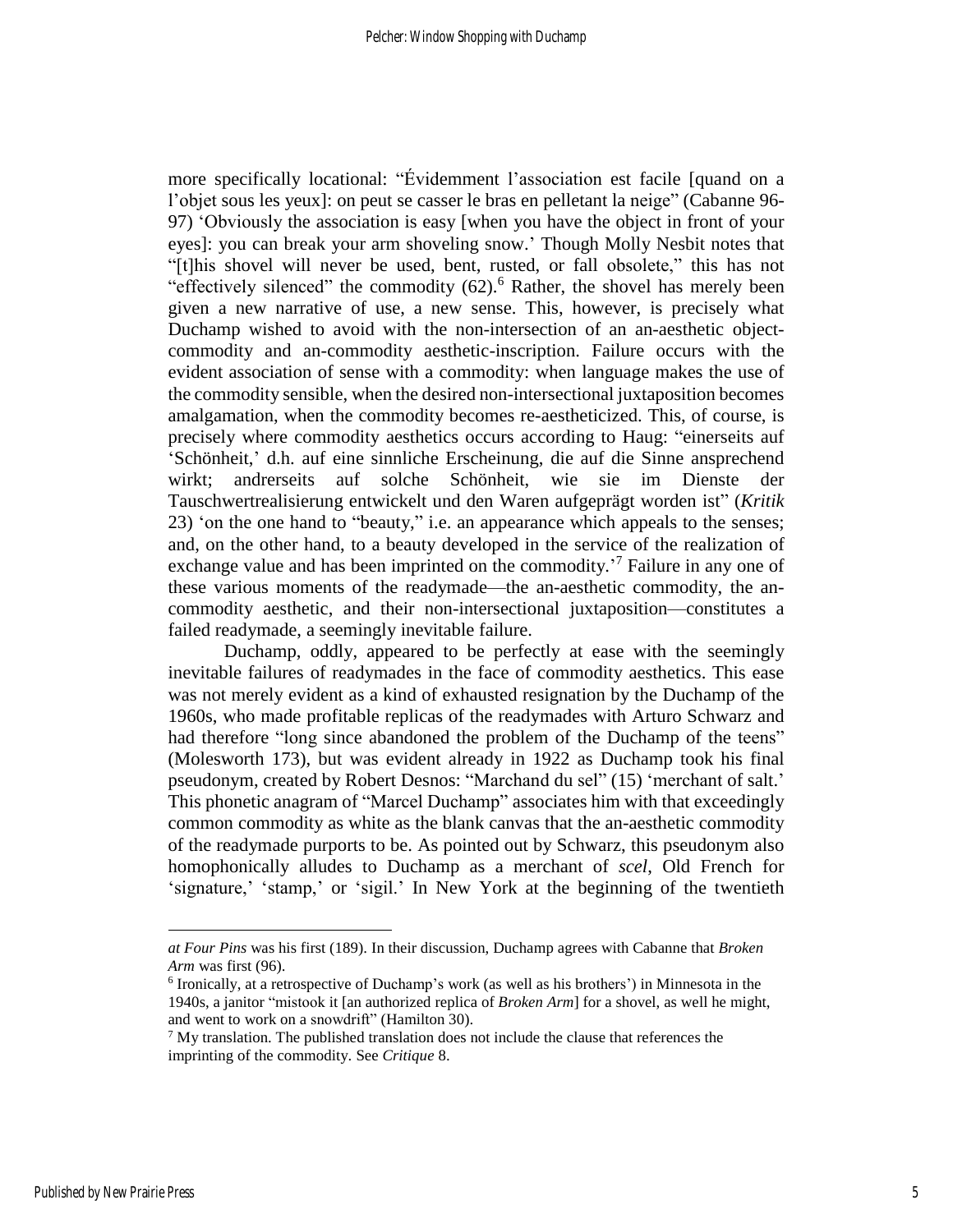century, *scel* could just as easily be translated as 'trademark,' the aesthetic slogan or logo of a commodity.<sup>8</sup> Less a merchant of his own auratic signature, Duchamp "fray[s] the logic of the trademark [and] render[s] his readymades authentically nonauthentic" (Molesworth 181). A viewer of Duchamp's *Fountain* may not notice the stamp of the urinal's manufacturer, J.L. Mott, but rather Duchamp's "R. Mutt," nor would they find the trademarked name of some prestigious shovel maker that actually manufactured *In Advance of the Broken Arm*, but rather Duchamp's inscription-as-title. This *scel*-trademark inscription never deletes the original trademark, nor does Duchamp the merchant appear interested in foregoing the trademark altogether, but rather in "fraying" it, problematizing it, making it conspicuous, and therefore highlighting it. That is, both the trademark merchant and his readymades appear to consistently and willfully fall short of their own descriptions and aspirations: an-artist, an-aesthetic, or an-commodity. The readymade, then, can be seen not merely as a critique of aesthetics or the commodity, but also as a productive failure of the readymade's own proposed anaesthetic an-commodity, a subversive performance and performative subversion of commodity aesthetics and the mass consumption it induces.

Perhaps the most productive failure was in fact an actual failure. In the final collection of Duchamp's notes published before his death, *À l'infinitif (La boîte blanche)* 'In the Infinitive (The White Box),' Duchamp included a small note dated January 1916, as he began to experiment with an-sensical inscription: "trouver inscription pour Woolworth Bldg. / comme readymade–" (*Duchamp du signe* 112, hereafter *DDS*) 'find inscription for Woolworth Bldg. / as readymade-.<sup>'9</sup> He never did and the Woolworth Building never became a readymade. It was, however, an exceptional object to choose for fabrication as a readymade—a fifty-seven-floor, 792-foot piece of Neo-Gothic architecture, the tallest building in the world at the time. Far from the supposed an-aesthetic commodities chosen for other readymades, the Woolworth Building was commodity aesthetics materialized. Looming over the Manhattan terminus of the Brooklyn Bridge, over which millions of potential consumers from the outer borough would cross, the Woolworth Building functioned as the initial aesthetic presentation of the myriad commodities it housed, architecture as advertisement in itself, "a giant signboard" (Fenske 25). Duchamp chose the very epicenter of modern commodity capitalism, the "Cathedral of Commerce," the headquarters and crown jewel of the most successful retail corporation in the world, a corporation whose namesake founder and executive recognized and revolutionized the importance of the theatrical

<sup>&</sup>lt;sup>8</sup> As Molesworth notes, the trademark was created in its current form in the United States in 1905,

a mere seventeen years before Duchamp began to call himself a merchant.

<sup>9</sup> This note is dated between *The* of October 1915 and *Rendez-vous* of February 1916.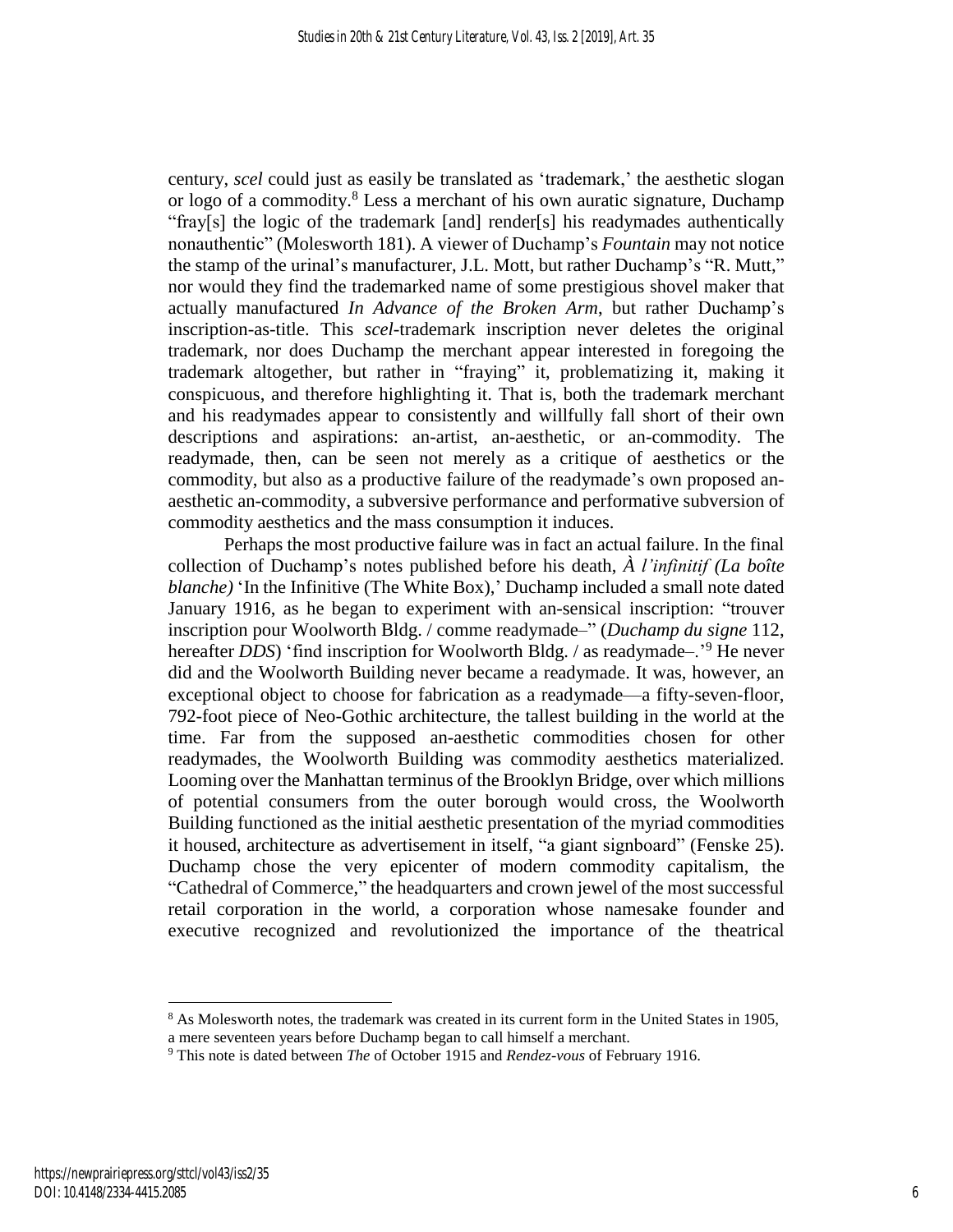commodity aesthetics of shop windows and store fronts.<sup>10</sup> Woolworth "had already earned a reputation for enticing window design," employing "the latest technologies in plate glass manufacturing, along with mirrors and the new incandescent illumination to heighten the viewers' experience of the shop windows' allure" (Fenske  $27$ ).<sup>11</sup> Though Duchamp was unable to find a suitable inscription for the Woolworth Building, its choice not as a commodity itself, but rather as an object that aesthetically displayed commodities to potential consumers through the theatrical framework of its shop windows and store fronts extends the concept of the readymade and its interaction with commodity aesthetics beyond the commodity's material form to include consumer capitalism itself.

The theatrical presentation of aestheticized commodities within the shop window, the very antithesis or at very least the apparent focus of critique for the an-aesthetic an-commodity readymade, was in fact fundamental to the readymade project from the beginning. Over the winter holidays of 1912-13, Duchamp revisited a scene that had long interested him: a chocolate grinder behind the shop window of a Rouen confectionary (Tompkins 122-24). By March 1913, Duchamp would represent the scene with his *Broyeuse de chocolat no. 1* (*Chocolate Grinder no. 1*) in a "utilitarian mode of representation" (Nesbit 60). This proved a watershed moment for Duchamp: "c'est à partir de là que j'ai pensé pouvoir éviter tout contact avec la tradition peinture-picturale" (Cabanne 63) 'it was there I began to think I could avoid all contact with traditional pictorial painting.' That is to say, this was the first step away from past aesthetics, towards a detached, dry, objective anaesthetics.<sup>12</sup> To complete the work, however, required a proto-inscription: "formule commercial, marque de fabrique, devise commerciale / inscrite comme une réclamé sur un petit papier glacé et / coloré (faire exécuter dans une imprimerie) – ce papier collé / à l'article: 'Broyeuse de Chocolat'" (*DDS* 148) 'commercial formula, trade mark, commercial slogan / inscribed like an advertisement on a bit of glossy and colored paper (have it made by a printer) – this paper glued  $\ell$  to the article: 'Chocolate Grinder.'' *Broyeuse I* functions as a proto-readymade itself, both in its

 $10$  The phrase "cathedral of commerce" was popularized by a Brooklyn minister, Samuel Parks Cadman, in a promotional pamphlet of the same name.

<sup>&</sup>lt;sup>11</sup> The majority of the January 1916 Woolworth note in  $\lambda$  *l'infinitif* outlines an unrealized project based on a type of display case: "I. Vitrine avec verres roulant. . . . II. Avec une vitrine-buffet: fermée par des verres glaces verres roulant sur des billes . . ." (*DDS* 111-12) 'I. Show-case with sliding panes. . . . II. With show-case dresser: closed by glass panes sliding panes on ball bearings

<sup>.</sup> . ." This overlap between the shop-window and the display case mirrored Woolworth's thoughts: "Draw them [customers] in with attractive window displays and when you get them in have a plentiful showing of the window goods on the counters. . . . Remember our advertisements are in our show windows and on our counters" (Fenske 25).

 $12$  Duchamp wrote: "The general effect is like an architectural, dry rendering of the chocolate grinding machine purified of all past influences" (quoted in d'Harnoncourt 272), that is, all past aesthetics.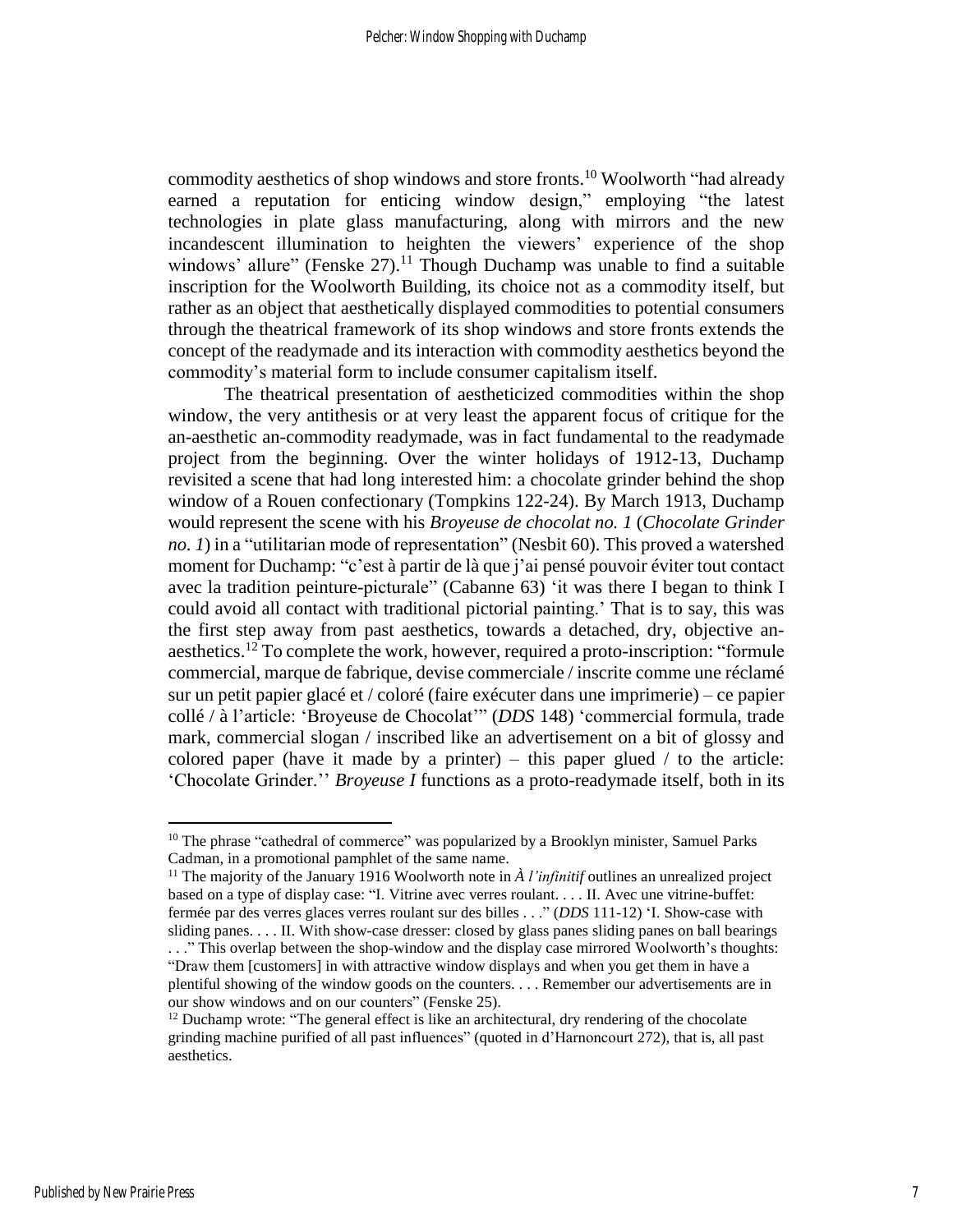temporal concurrence with the fellow bachelor-machine readymade *Bicycle Wheel* and as an intersection of advertisement-like, aesthetic inscription and a chosen commodity represented an-aesthetically. This, therefore, ties the readymade project to the shop window and store front, the theatrical framing and spectacle of commodity capitalism, the "spectacle [qui] me [Duchamp] fascina tellement que je pris cette machine comme point de départ" (*DDS* 173) 'spectacle [that] so fascinated me [Duchamp] that I took this machine as a point of departure.<sup>'13</sup> The shop window, along with the store front in which it is imbedded, functions as the locus of consumer capitalism; they perform commodity aesthetics for, or rather at, the passerby potential customer.

As the readymade productively fails to escape the aesthetics of the commodity form, so too do Duchamp and his readymade project appear concerned with potentially productive failures of the commodity aesthetics of the theatrical shop window. After his spectacular encounter with the chocolate grinder in the shop window, Duchamp jotted a quick and subsequently famous note, which he later juxtaposed with the Woolworth note in *À l'infinitif*:

La question des devantures:.

Subir l'interrogatoire des devantures:.

L'exigence de la devanture: ....

Quand on subit l'interrogatoire de devantures, on prononce aussi sa propre Condamnation. En effet, le choix est allé et retour. De la demande des devantures, de l'inévitable réponse aux devantures, se conclut l'arrêt du choix. Pas d'entêtement, par l'absurde, à cache le coït à travers une glace aven un ou plusieurs objets de la devanture. (*DDS* 111)

The question of the shop windows:.

To undergo the interrogation of shop windows:.

The exigency of shop windows: . . . .

When one undergoes the interrogation of the shop window, one pronounces one's own Condemnation. In fact, the choice is "round trip." With the demands of the shop windows, with the inevitable response to shop windows, the cessation of choice concludes. No obstinacy, ad absurdum, of hiding the coition through a glass pane with one or many objects of the shop window.<sup>14</sup>

<sup>13</sup> For a discussion of the importance of the shop window to Duchamp's works, particularly *The Large Glass* and the mechanical drawing that connects it to both *Chocolate Grinder* and therefore the readymades, see Tamara Trodd's *The Art of Mechanical Reproduction*, especially 82-88. <sup>14</sup> The note is dated "Neuilly 1913," the town and year in which Duchamp lived when he visited

the confectioner's shop in Rouen. While *devanture* could also be translated as 'store front' or the more general 'frontage,' the more common translation of 'shop window,' which is the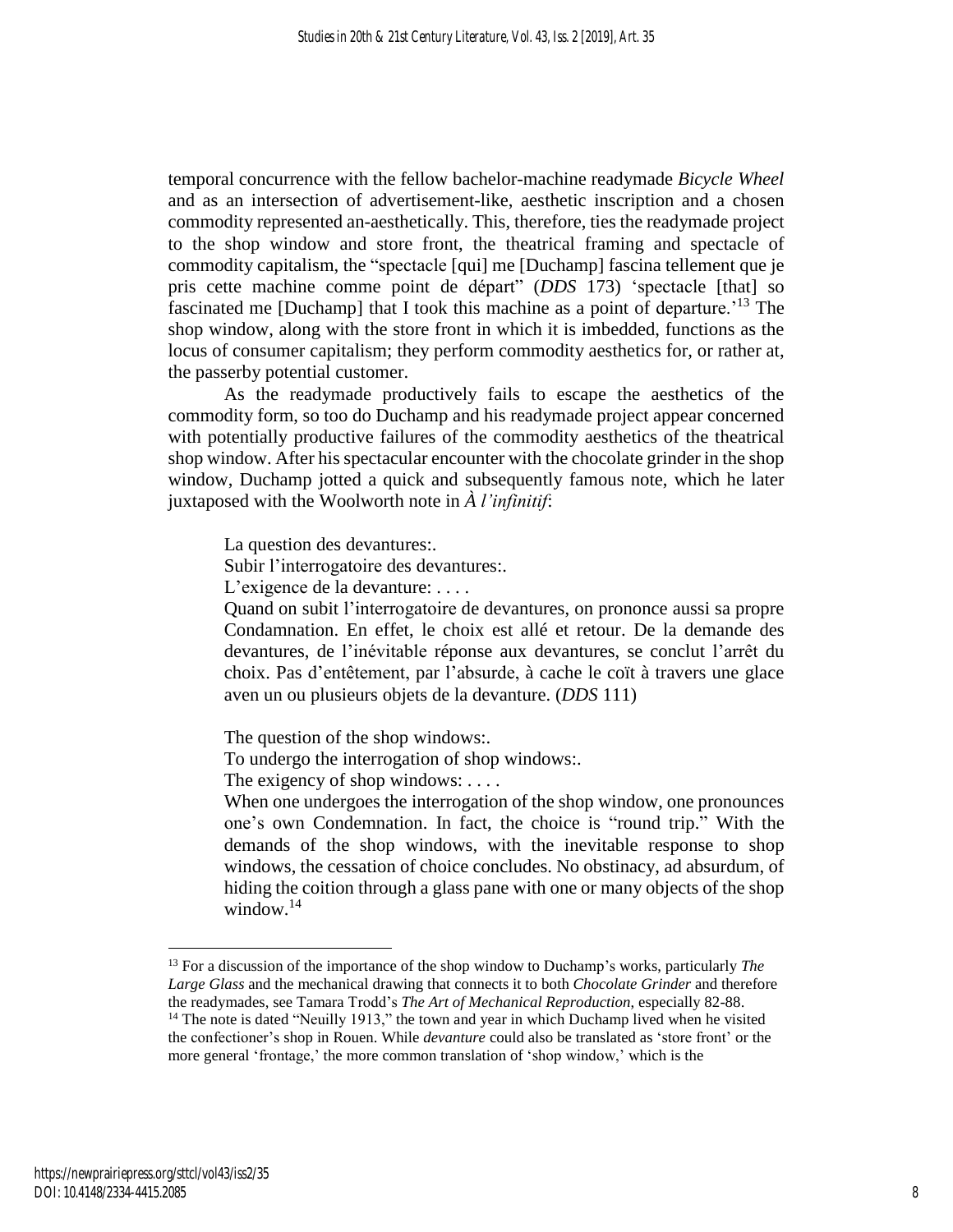In conjunction with Wood's capitalized defense, "he CHOSE it," Molesworth sees in this quote the predicament of the modern shopper who must "choose one thing over another . . . [but] first must navigate the perilous waters of taste" (174). With recourse to Pierre Bourdieu's *La distinction*, Molesworth continues by asserting that this minefield of choice and taste, the intersection of which dominates the choice of the readymade object, "is in many ways synonymous with the creation and presentation of the self" (175). However, Duchamp's note appears less interested in the choice and taste of shopping, of commodity acquisition, than in window shopping, that complex of interrogations and responses of and by the window shopper as potential-consumer.<sup>15</sup> Such an interaction is neither innocent nor innocuous, the cessation of choice beginning from the moment of the shop window's demands, a battery of questions, an interrogation to which one must submit, a condemnation from the start. The interpellation of the passerby into a potential-consumer, into a subject of consumer capitalism begins with their turn towards the shop window just as Louis Althusser's infamous police officer transforms individuals into subjects as they turn towards the officer's interpellation "Hey, you there!"<sup>16</sup> That is, subject formation occurs not only in the acquisition of a commodity, but already in the turn towards the shop window that theatrically, aesthetically displays it.

If the project of the readymade expands beyond the commodity form to include the shop window, as works like Woolworth Building and *Broyeuse I* indicate, and investigates the role of these commodity aesthetics on subject formation within commodity capitalism, as Molesworth argues and Duchamp implies, Baudrillard's *La société du consommation* and Haug's *Kritik der Warenästhetik* offer the most pertinent theoretical frameworks. Investigating the formation of the subject in the face of the shop window, Baudrillard complicates Jacques Lacan's conception of mirror-stage subject formation within consumer capitalism: "Il n'y a plus de miroir ou de glace dans l'ordre moderne, où l'homme soit affronté à son image pour le meilleur ou le pire, il n'y a plus que *de la vitrine*" (*Société* 309) 'There is no longer any mirror or window in the modern order in which the human being would be confronted with their image for better or for

overwhelmingly dominant feature of store fronts, follows other translations. See translations in Mileaf 44 and Duchamp's *Essential Writings* 74.

<sup>&</sup>lt;sup>15</sup> According to the Oxford English Dictionary, the verb to "window shop" and its variations such as "window shopping" and "window shopper" appeared for the first time only twenty some years earlier in the *New York Daily Tribune* (1890) and gained wide popularity in the first decade of the twentieth century.

<sup>16</sup> See Althusser's *Sur la réproduction* 226. There are a number of parallels between Althusser's infamous example of interpellation and that of the shop window, perhaps most fundamentally that its interpellation always "arrives at its destination *since its destination is wherever it arrives*" (Žižek 12).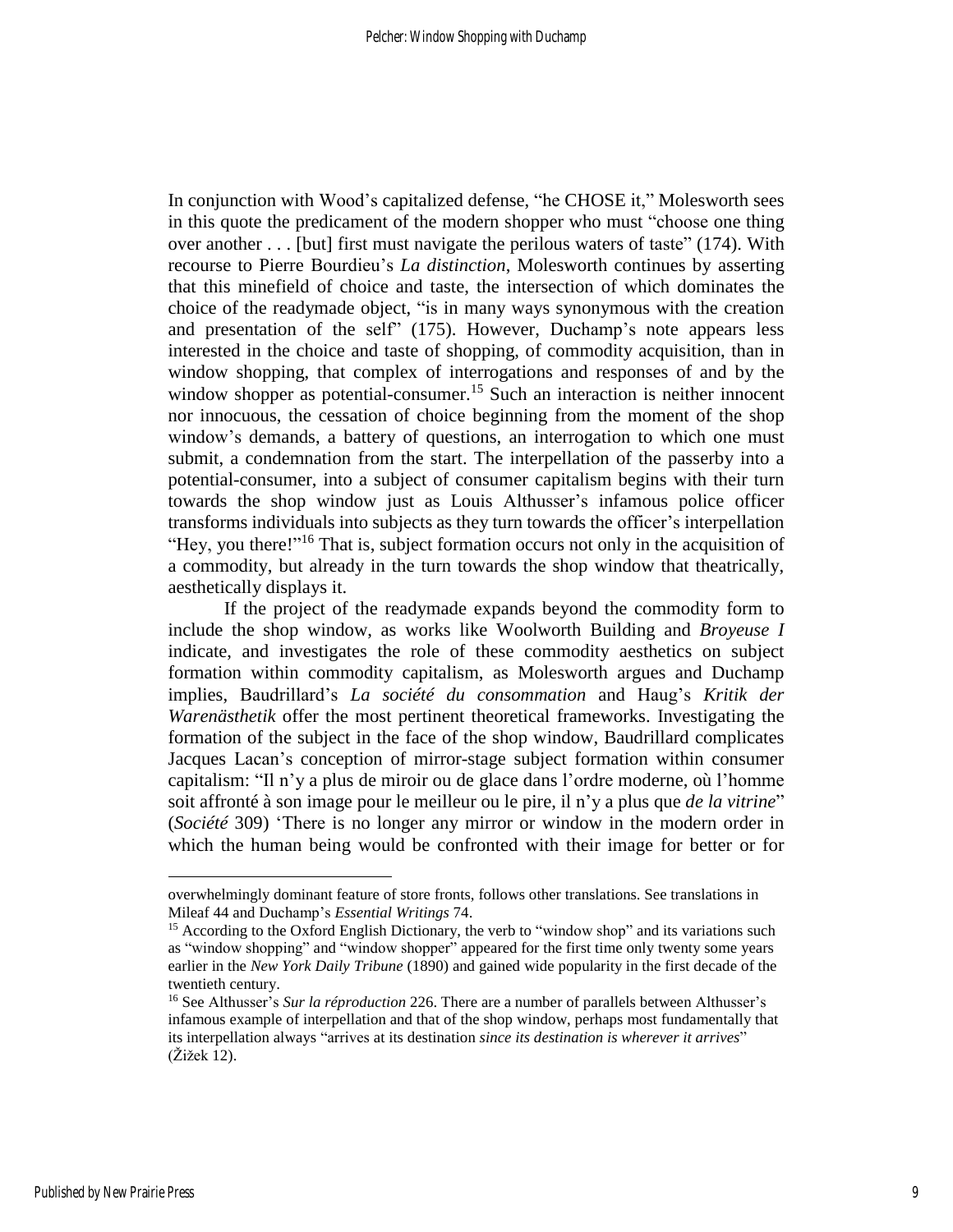worse; there is only *the shop window*.' There are no innocent mirrors, no unimpeachable reflections that show things as they are "for better or for worse," only reflections distorted by commodity aesthetics and their spectacular mise-enscène behind a shop window. While Baudrillard's project is particularly focused upon a post-war consumer society, Janet Ward convincingly argues that Baudrillard's investigation is applicable not only to late capitalism, but also the rise in consumer culture and commodity capitalism in the beginning of the twentieth century, particularly as it relates to the shop window (191-240, esp. 196-98). Indeed, Haug also utilizes the allegory of reflection and mirrors in his description of subject formation within Fordist commodity aesthetics (*Kritik* 82, *Critique* 50- 52). In these scenarios, the potential consumer, now turned to the shop window, sees their reflection not as the wholly constituted gestalt reflected for Lacan's infant, but rather only as incomplete in the plate glass so carefully chosen by the department store and its architect, a partial reflection that hovers superimposed and ghostlike amidst the spectacular phantasmagoria of commodities. The fragmented reflection forms a fragmented subject, the dark invisible areas of the potentialconsumer's reflection made whole, fulfilled only by the illuminated commodities behind the shop window. The individual passerby interpellated by the shop window is only able to imagine their subjective fulfillment thanks to the amalgamation of their partial reflection with the aestheticized commodities positioned just so. For the window shopper who has no intention to purchase a commodity at all, such commodities promise utility in so far as they provide and reinforce subjecthood, or a framework of subjecthoods.

With the passerby interpellated by, and now turned towards, the shop window, this subject formation is further reinforced and manipulated by the shop window's exigency, its demands, its interrogations that condemn the individual to subjectivity within consumer capitalism. For Baudrillard, the consumer in front of the shop window "se définit par un 'jeu' de modèles et par son choix, c'est-à-dire par son implication combinatoire dans ce jeu" (*Société* 310) 'defines themself by their choice within a "game" played between different models or, in other words, by their combinatorial involvement in that game.<sup>17</sup> The game of window shopping is the purchase of subjective and discursive existence, of a "Sprache zur Ausdeutung ihrer selbst und der Welt" (*Kritik* 82) 'language to interpret their existence and the world' (*Critique* 52). The "coition through a glass pane with one or many objects of the shop window" becomes an acculturating educational apparatus where the potential-consumer subject learns the vocabulary of their own subjection to and subjectivity within consumer capitalism. The window shopper plays the game, performs consumer capitalism without purchase, without wholehearted participation, what Baudrillard called "le flirt avec les objets" (*Société* 21)

<sup>17</sup> My translation. See *Consumer* 193.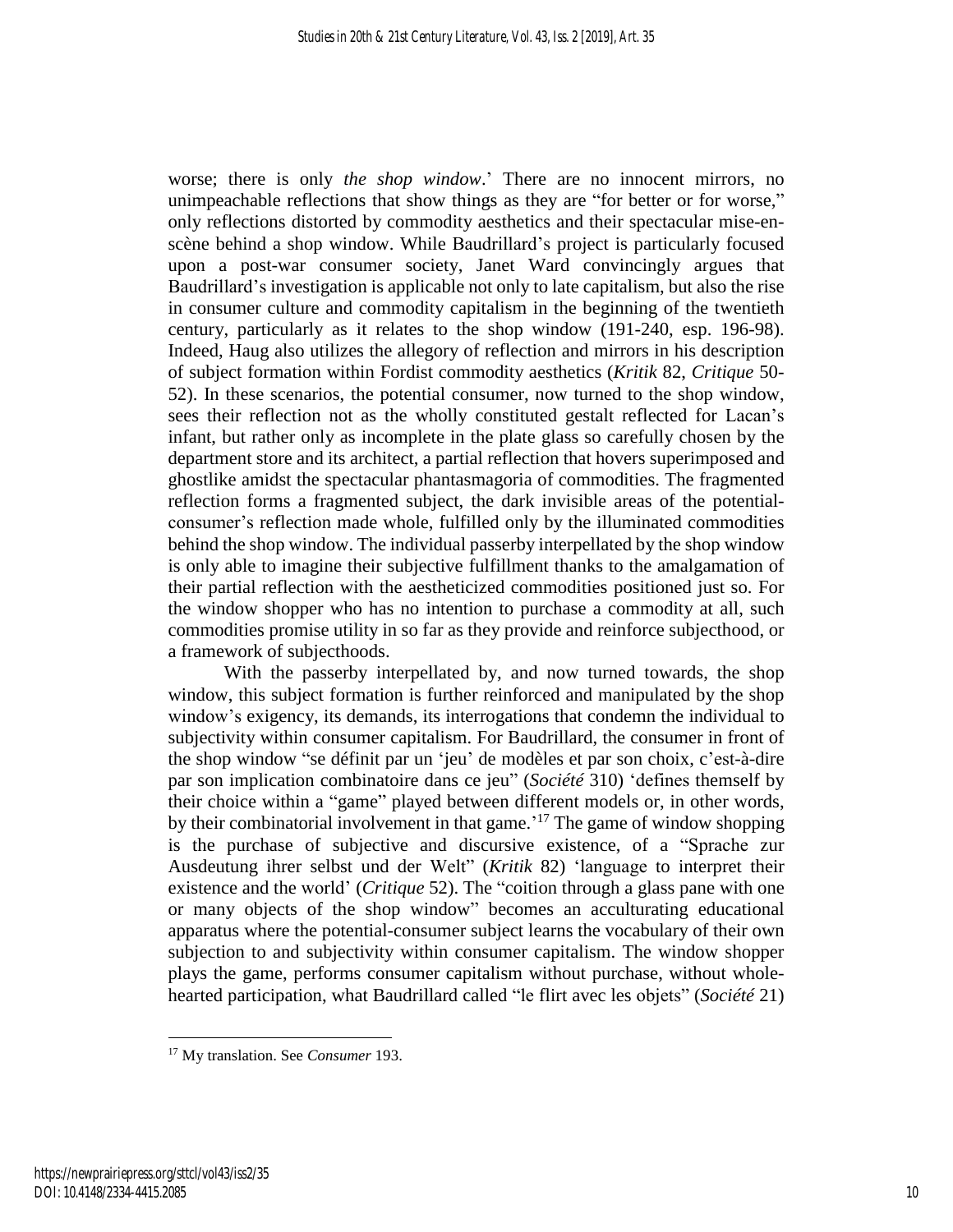'flirting with the objects' (*Consumer* 27). This flirtation is not merely with the objects, however, but what they represent: the promised fulfilment of the potential consumer's lack, a promise of subjecthood. To transform the game of window shopping into the reality of actually shopping, this promise must be put to the test. It must always and necessarily be hollow, and therefore continually renewable, a perpetual Althusserian reproduction of capital. To entice yet another attempt, the promise of purchase and possession, the removal of the commodity from the sphere of exchange must disappoint. Duchamp concluded his note on the shop window with precisely this disappointment: "La peine consiste à couper la glace et à s'en mordre les pouces dès que la possession est consommée" (*DDS* 111) 'The penalty consists of cutting the pane and in feeling regret as soon as possession is consummated.' The aesthetics of the shop window, its demands and interrogations, become an unwinnable game, the window shopper continually confronted with the unfulfilled aspects of their existence, the shopper continually disappointed in their attempts at fulfillment.

If the successful readymade is meant to radically avoid the commodity aesthetics of the object, and therefore the subject formations that the choice of that object entail, the readymade must also mean to avoid the commodity's aesthetic presentation and must silence the shop window's demands, exigencies, and interrogations. Nesbit suggests that the readymade has already succeeded: "In the ready-mades, Duchamp seized control of the dialogue dictated by the shop window: the model is taken out of circulation, often given an absurd title, hung in limbo, and effectively silenced" (61-62). This, however, is less a control of the shop window's dialogue than of the commodity's use as a material object. The commodity's utility to provide and reinforce subjecthood remains, if now shifted from the window shopper to the museum patron. As Molesworth argues, the department store and the museum of the early twentieth century enjoyed an analogous, if somewhat antagonistic, relationship (see Molesworth 176-78). The dialogue of aesthetics, taste, and theatrical presentation, as well as the subjectivities that these dialogues form and reinforce, has merely been translated, repeated, and relocated, from the store front's window frame to the museum's pedestal and display case. Duchamp almost seems to allude to this relocation with the subtitle to his *Large Glass*, a work intimately tied to the project of the readymades. In the notes for his 1922 work, *La mariée mise à nu par ses célibataires, même* (*The Bride Stripped Bare by Her Bachelors, Even*), also known simply as *The Large Glass*, Duchamp wrote: "Sorte de sous-titre / RETARD EN VERRE" (*DDS* 63) 'Type of subtitle / DELAY IN GLASS.' This is not merely the delay of window shopping's unfulfilled purchase, but also, to use a synonym of *retard*, an 'amusement in glass,' the playful diversion of inconsequential performance, a flirtation with the objects behind the glass. Still a third potential reading may indicate the work's deeper affinity to the readymade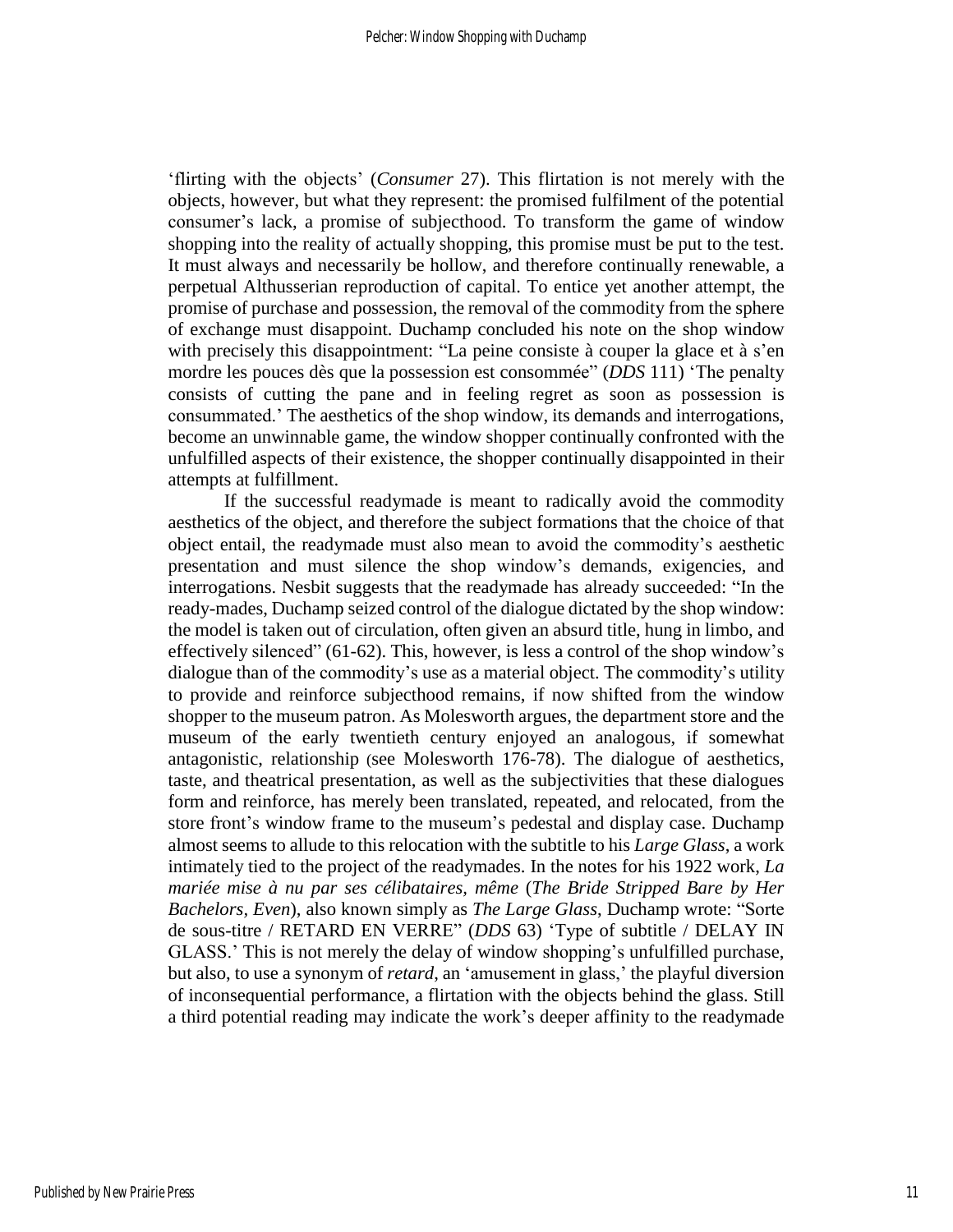project, *retard* as a 'step back' or 'recoil in glass,' a subversive representation of the radical avoidance of the commodity aesthetics of the object and its presentation.

*With Hidden Noise* is perhaps the most extreme and successful of the readymades; it recoils or attempts to recoil from all facets of commodity aesthetics. This serves to highlight all the more strongly, however, the elements of those aesthetics that *Noise* fails to avoid as well as the unique ways in which it fails to avoid them. *Noise* is composed of a hollow spool of twine held in place between two brass plates by four long bolts. Before its final assembly, however, Duchamp's friend Arensberg placed a small object into the cavity of the spool which, when hit against the inside of the brass plates, creates the titular hidden noise. The readymade object is less Duchamp's twine, brass plates, and bolts than it is Arensburg's mysterious object. In this regard, the work is nothing if not a recoil from the commodity aesthetics of object and presentation. The object, hidden behind the radical opacity of brass plates and a ball of twine firmly secured by four bolts, is so removed from the aesthetics of object and presentation that the object itself is not visible and is outside the economy of taste. Instead, the object is relegated not to the production of sound, but to a hidden noise, the unwanted cacophony filtered from meaningful communication, an-aesthetic, an-sensical, an-hermeneutic. Duchamp was clear in expressing how he thought of this object, even if he was never sure what the object was: "Arensburg put something inside the ball of twine. . . . I will never know if it is a diamond or a coin" (Sweeney 95). Indeed, Duchamp referred to the work as "tirelire" (*DDS* 68), a piggy bank. Regardless of what it actually is, Duchamp considered the object a commodity, not only given a presumed potential exchange value but read as pure exchange value, a universal commodity.<sup>18</sup> Though radically denied any "sinnliche Erscheinung und Sinn ihres Gebrauchswerts . . . das Gebrauchswertsversprechen" (*Kritik* 29) 'sensual appearance and the conception of its use-value . . . the promise of use-value' (*Critique* 16-17) behind two brass plates and a ball of twine, the object-commodity continues to make noise as commodity, to promise an exchange value regardless of what the specific value may be. "Vom Tauschwertstandpunkt aus ist der Gebrauchswert nur der Köder" (*Kritik* 27) 'From the point of view of exchangevalue, the use-value is only the bait' (*Critique* 15). The object-commodity and its

<sup>&</sup>lt;sup>18</sup> For Adam Smith the diamond "has scarcely any value in use; but a very great quantity of other goods may frequently be had in exchange for it" (1: 45). This is similar to Marx's view of precious metals, whose "Seltenheit wegen den rein auf dem Tausche gegründeten Wert mehr darstellen" (*Ökonomische Manuskripte* 99) 'very scarcity makes them more representative of value founded purely upon exchange' (*Economic Manuscripts* 103). For Marx: "Das Geld [ist] die gemeinsame Form, worein sich alle Waren als Tauschwerte verwandeln, die allgemeine Ware" (*Ökonomische Manuskripte* 98) 'Money [is] the common form into which all commodities transform themselves as exchange values, the general commodity' (*Economic Manuscripts* 102).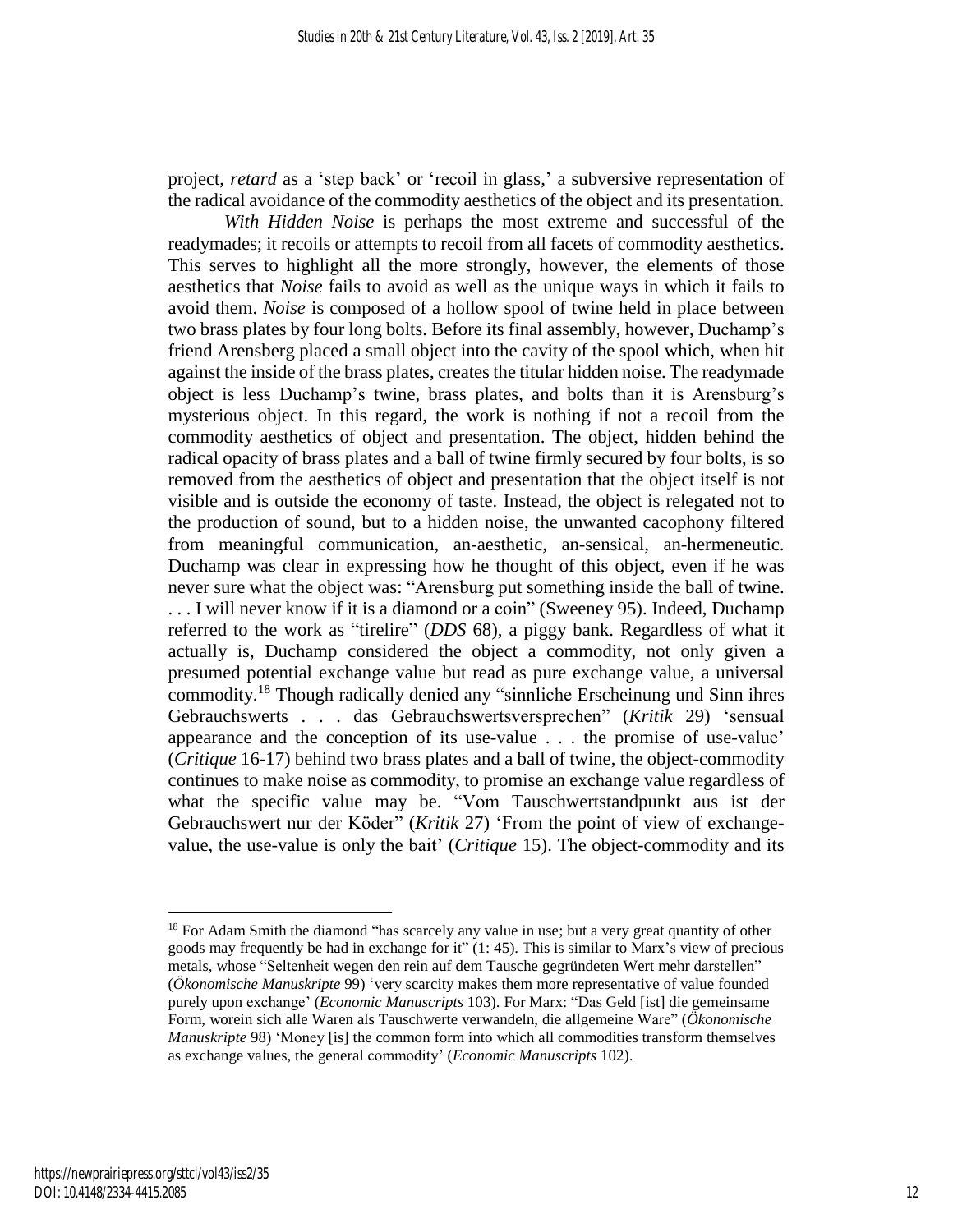presentation remain a muffled but ultimately unsilenced commodity aesthetics, a hook without bait. $19$ 

*Noise*'s inscription alludes to this recoil that promises, a promise of use- and exchange-value that is unfulfillable. This ultimately results in a productive failure of commodity aesthetics. Duchamp described this inscription as "an exercise in comparative orthography . . . French and English are mixed and make no 'sense'" (Schwarz 644). Each brass plate is separately inscribed:

| . IR . CAR . É LONGSEA $\rightarrow$                 | P. G. ECIDES DÉBARRASSE. |
|------------------------------------------------------|--------------------------|
| F. NE, $HEA$ ., $\cdot$ O $\cdot$ SQUE $\rightarrow$ | LE D SERT F URNIS ENT    |
| TE US ARP BAR AIN $\rightarrow$                      | AS HOW V. R COR ESPONDS  |

A combination of elements from both *The* and *Rendez-vous*, any potential sense of the inscription is shrouded by its multilingualism, typographical elisions, grammar, and syntax. While Duchamp places the word "sense" in scare quotes in his description above, the framework within which he viewed the inscription is clear: "letters were occasionally missing like in a neon sign when one letter is not lit and makes the word unintelligible" (d'Harnoncourt 280). Though a simple allusion to commodity signage, broken and illegible, the neon-sign-inscription is *Noise*'s most obvious form of commodity aesthetics. The final two lines of the inscription read:

| $F(I)NE$ , (C)HEA(P), (L)O(R)SQUE $\rightarrow$ | $LE(S) D(E) \text{SERT}(S) F(O) \text{URNIS}(S) \text{ENT}$ |
|-------------------------------------------------|-------------------------------------------------------------|
| TE(N)U S(H)ARP BAR(G)AIN $\rightarrow$          | AS HOW(E)V(E)R COR(R)ESPONDS                                |
| FINE, CHEAP, WHILE $\rightarrow$                | THE DESERTS PROVIDE                                         |
| KEPT SHARP BARGAIN $\rightarrow$                | AS HOWEVER CORRESPONDS <sup>20</sup>                        |

The restored neon sign narrates commodity exchange: something "fine" hidden within these outwardly "cheap," desolate, "desert"-like materials which promise to "provide" a "sharp bargain." Once more, the bait of use value denied the commodity by *Noise*'s recoil from the aesthetics of presentation, the inscription turns toward a commodity aesthetics of bargain, of exchange value, a narrative promise from commodity to commodity, commodity speech: "Indem die Waren miteinander sprechen, *versprechen* sie sich ihre Austauschbarkeit" (Hamacher 73) 'In speaking with one another, commodities *promise* one another their

<sup>&</sup>lt;sup>19</sup> In many ways, this is a double promise, as only few have ever heard the titular noise, who assure everyone else.

 $20$  Also inscribed on the work are the instructions to fix the neon sign: "Remplacer chaque point par une lettre  $\rightarrow$  / Convenablement choisie dans la même colonne" 'Replace each period by a letter  $\rightarrow$  / Suitably chosen from the same column.' See Schwarz 644.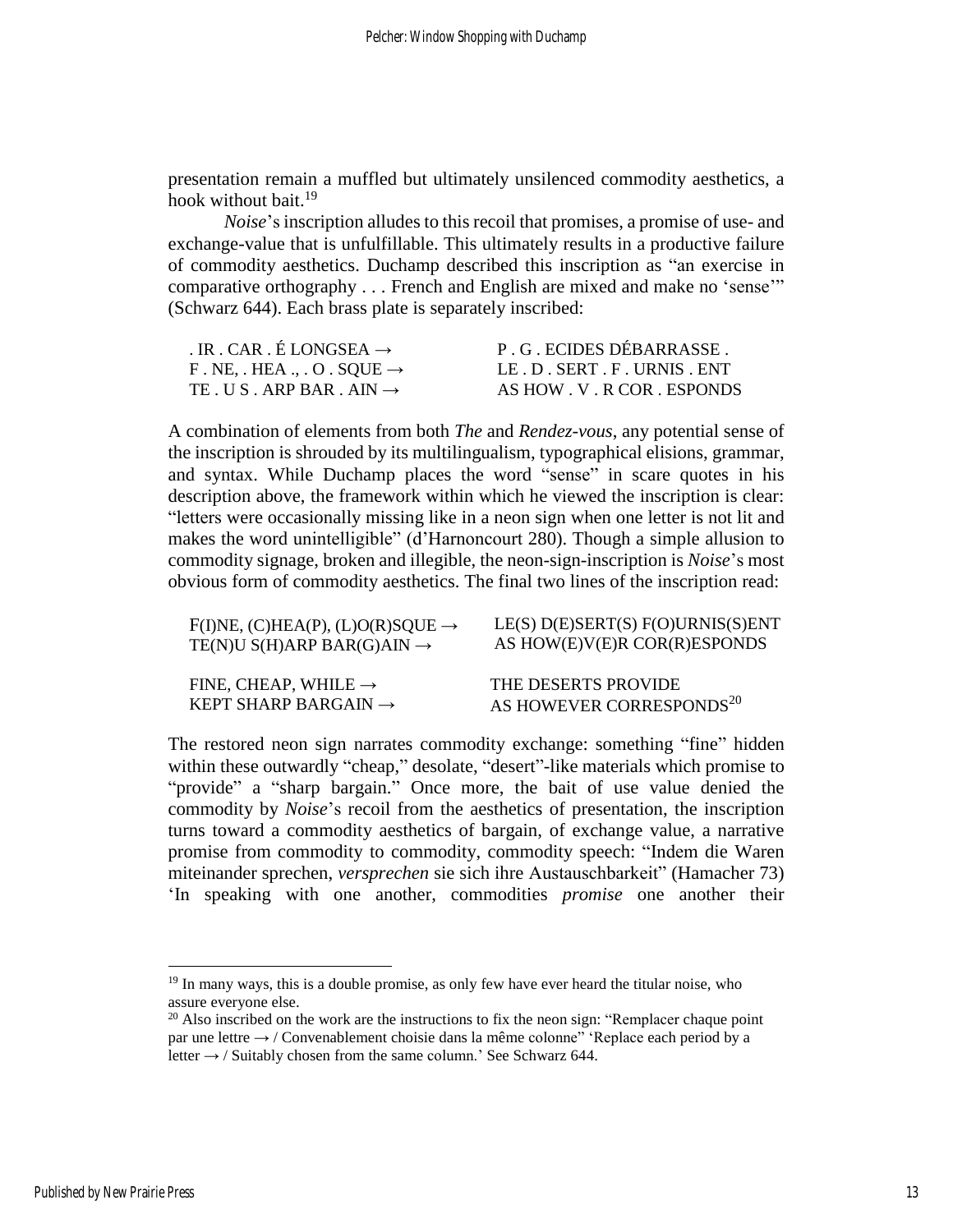exchangeability' (Barry 170-71).<sup>21</sup> *Noise*, too, attempts to recoil from this final bastion of commodity aesthetics, commodity speech, in its supposedly indecipherable, multilingual, and an-sensical inscription. Invariably, this inscription fails as well, seemingly purposefully: its reconstruction prescribed, its vocabulary aligned to the aesthetics of exchange and commodity speech. Once again, however, it is a productive failure, a subversive performance of a symbolic order that is ineradicable, of a commodity aesthetics that appears even when the commodity itself does not, and that aesthetic's perpetual invocation of promise even when divorced from any referent of that promise.

The severity, success, and failures of *Noise* help to clarify the readymade project. *The Blind Man*'s oft-quoted defense of readymades also seems to take on a new significance: the creator of the readymade "took an ordinary article of life, placed it so that its useful significance disappeared under the new title and point of view—created a new thought for that object" (5). The useful significance of the object-commodity within *Noise* disappeared literally within its brass and twine enclosure and figuratively behind the an-sensical inscription comprising periods and two languages. Commodity aesthetics remain, despite these extreme measures, a radical attempt to muzzle any useful significance, any aesthetics or sense, of the object. As a readymade, however, the commodity's aesthetics are displayed for inspection, exhibited in relative isolation from consumer capitalism, its promises muzzled—the commodity and its aesthetics to be scrutinized by the so-called high aesthetics of the museum and world of art. With *Noise*, the failure of this subjection to fully extinguish commodity aesthetics, to truly create a new thought for the object divorced from its commodification emphasizes that not only is there no hope for commodities (combs, urinals, shovels, postcards, etc.) to abandon their commodity aesthetics, or even be stripped of them, there is not even hope of simple noise divorced from these aesthetics. Commodity aesthetics, even in the absence of commodities, are ubiquitous. Duchamp, as creator of the readymades in the shadow of Fordist mass production and as commentator of them from the middle of the socalled Golden Age of Capitalism, examined the pervasiveness of commodity aesthetics not merely in commodities or a consumer's interactions with them, but between individuals themselves, without commodities as medium of interaction. Commodity aesthetics have infected every aspect of our lives. As Baudrillard later argued: "la communication qui s'établit au niveau de la vitrine n'est . . . qu'une communication généralisée de tous les individus entre eux à travers . . . la lecture et la reconnaissance, dans les mêmes objets, du même systèmes de signes" (*Société* 265) 'the communication which is established at the level of the shop-window is . . . but . . . a generalized communication between all individuals . . . via the reading

<sup>21</sup> See Derrida's *Spectres de Marx* 250-51, where he reads Marx's account of the speaking commodity. Though Derrida draws from multiple elements in Marx's thought, see especially *Kapital* 66-67 and 97.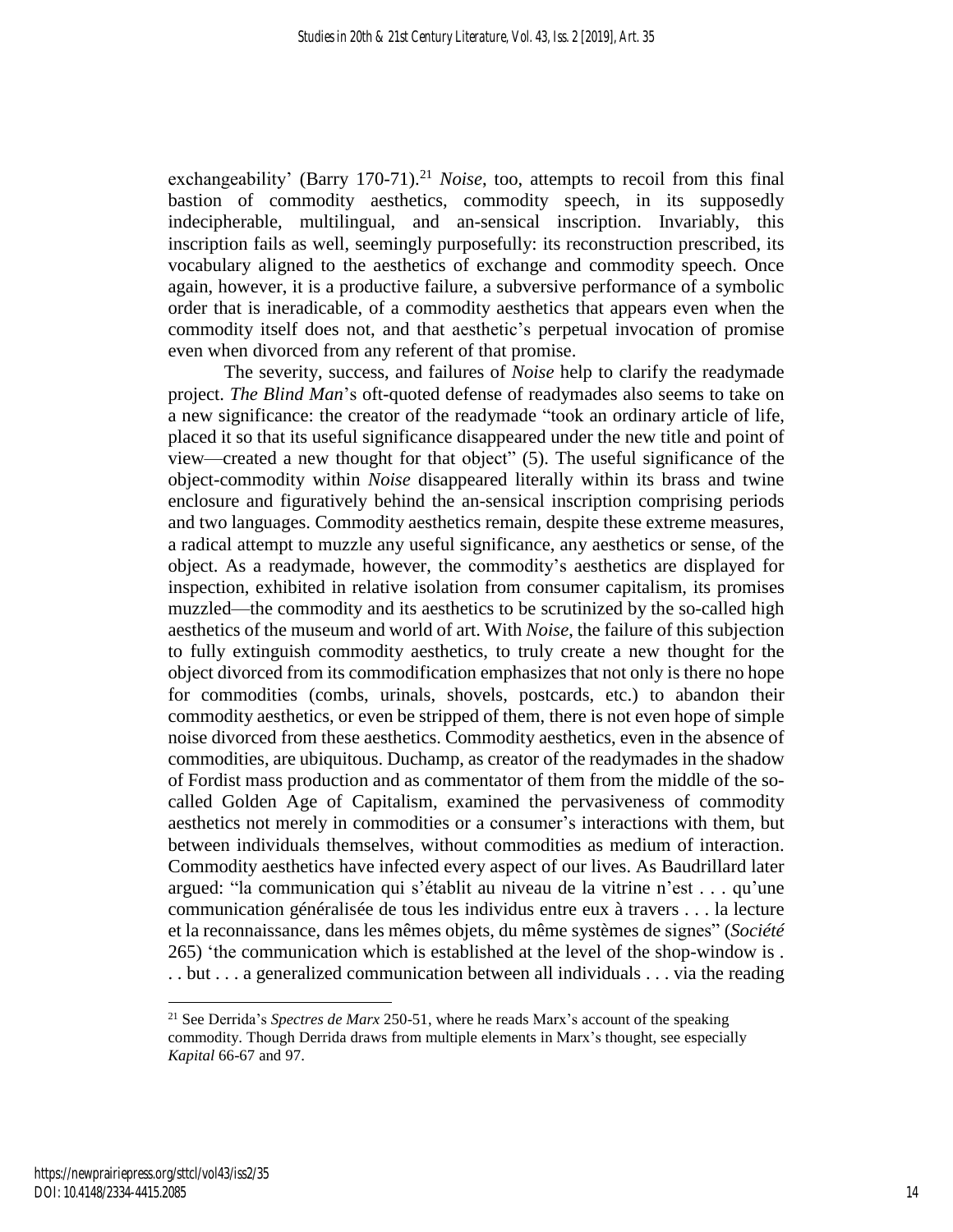and recognition in the same objects of the same system of signs' (*Consumer* 167). Duchamp's investigations, however, not only prefigured and performed later critiques of commodity aesthetics, but paralleled the ideas of his contemporaries.

Inscribed on April 24, 1916, *With Hidden Noise* was completed just over a week after a small, unknown group of fellow emigrants had, similar to Duchamp, fled the war to a neutral land. Less than three months later the de facto leader of this group, Hugo Ball, would give his "Eröffnungs-Manifest, 1. Dada-Abend" 'Opening Manifesto, 1<sup>st</sup> Dada Evening" on Bastille Day, the 14<sup>th</sup> of July. Disturbed by the capitalist degradation of language, Ball decried this new, "vermaledeite Sprache, an der Schmutz klebt wie von Maklerhänden, die die Münzen abgegriffen haben" (13) 'accursed language, to which filth clings as from stockbrokers' hands that have worn coins down.' The curse of the commodification of language and the symbolic order, the manic promise of use and exchange, of a stockbroker's sharp bargains, is the curse of language that has been co-opted by commodity aesthetics in order to make consumer-subjects of us all, a curse against which Duchamp and, unbeknownst to him at the time, his Dadaist contemporaries and future comrades would fight.

#### Works Cited

Althusser, Louis. *Sur la reproduction*. PU de France, 1995.

- Ball, Hugo. "Manifest zum ersten Dada-Abend in Zürich 1916." *Zinnoberzack, Zeter und Mordio: Alle DADA-Texte*, edited by Eckhard Faul, Wallstein, 2012, pp. 12-13.
- Barry, Kelly, translator. "Lingua Amissa: The Messianism of Commodity Language and Derrida's *Spectres of Marx*," by Werner Hamacher. *Ghostly Demarcations: A Symposium on Jacques Derrida's Spectres of Marx*, edited by Michael Sprinkler, Verso, 2008, pp. 168-212.

Baudrillard, Jean. *The Consumer Society*. Sage, 1989.

- ---. *La société de consommation: ses mythes, ses structures*. Éditions Denoél, 1970.
- *The Blind Man*. Marcel Duchamp, Herni-Pierre Roché, and Beatrice Wood, editors. 1917.
- Bourdieu, Pierre. *La distinction: critique sociale du jugement*. Éditions du Minuit, 1979.
- Breton, André. "Phare de la mariée." *Minotaure*, vol. 2, no. 6, 1935, pp. 45-49.
- ---, and Paul Éluard, editors. *Dictionnaire abrégé du surréalisme*. Galerie Beaux-Arts, 1938.

Cabanne, Pierre. *Entretiens avec Marcel Duchamp*. Éditions Pierre Belfond, 1967. *Cabaret Voltaire*. Hugo Ball, et al., editors. 1916.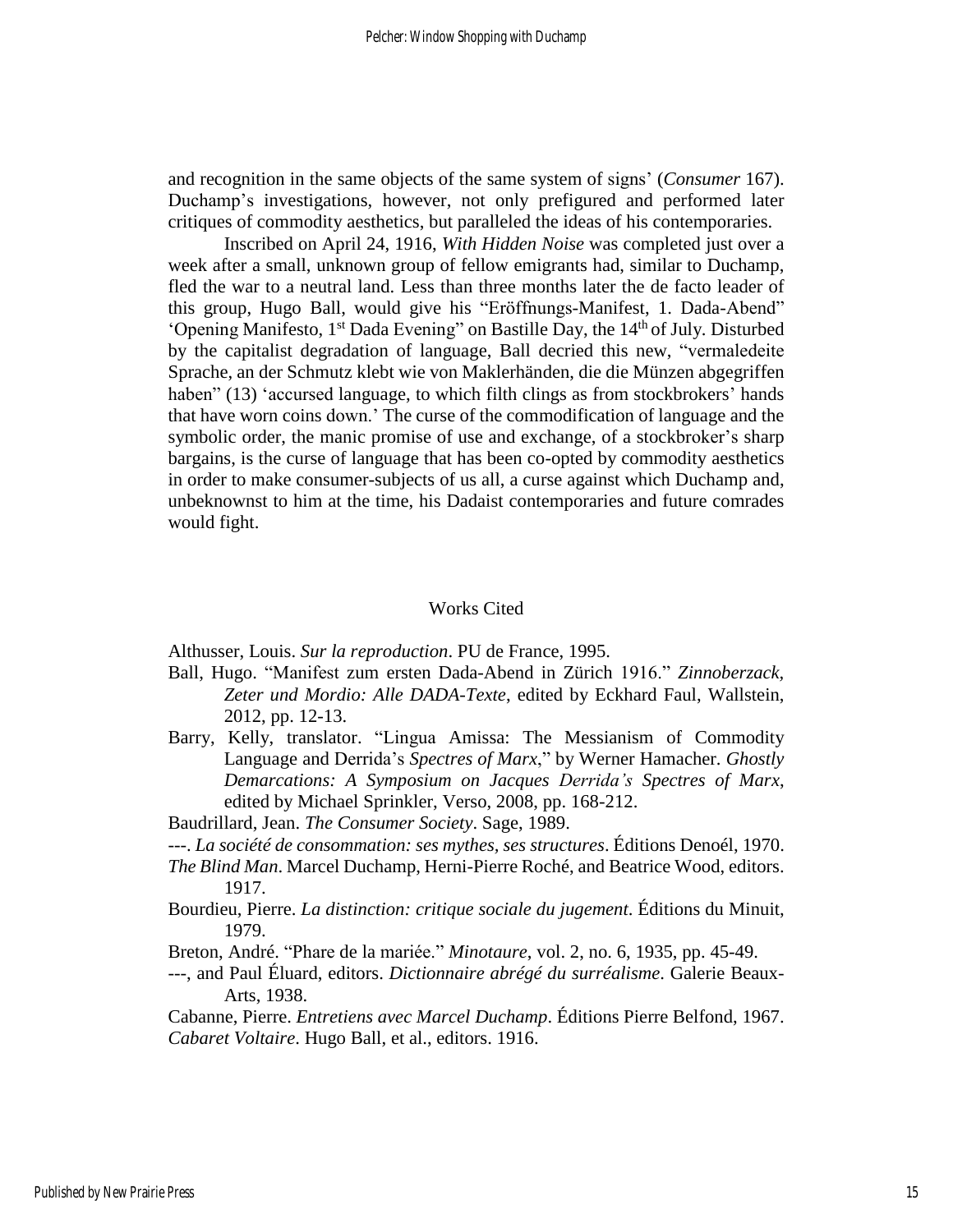- Cadman, Samuel Parks. Forward. *Cathedral of Commerce*, by Edwin A. Cochran, Broadway Park Place Co., 1917.
- *Cathedral of Commerce: The Highest Building in the World*. Broadway Park Place Co., 1916.
- Charbonnier, Georges. *Entretiens avec Marcel Duchamp*. Andre Dimanche, 1999. Debord, Guy. *La Société du spectacle*. Gallimard, 1992.
- Derrida, Jacques. *Spectres de Marx: L'état de sa dette, le travail du deuil et la nouvelle internationale*. Galilée, 1993.
- Desnos, Robert. "Rrose Sélavy." *Littérature*, vol. 7, 1922, pp. 14-22.
- Duchamp, Marcel. "Dada." *Evidence*, vol. 3, 1961, pp. 36-38.
- ---. *Duchamp du signe, suivi de notes*. Edited by Michel Sanouillet and Paul Matisse, Flammarion, 2008.
- ---. *Essential Writings*. Edited by Michel Sanouillet and Elmer Peterson, Thames & Hudson, 1975.
- ---. "Marcel Duchamp Speaks." Interview with George Heard Hamilton and Richard Hamilton, *BBC Third Program*, 1959.
- de Duve, Theirry. "Echoes of the Readymade: Critique of Pure Modernism." *October*, vol. 70, 1994, pp. 61-97. <http://dx.doi.org/10.2307/779054>
- ---. *Kant after Duchamp*. MIT Press, 1996.
- ---. "Marcel Duchamp ou le *phynancier* de la vie moderne." *Cousus de fil d'or: Beuys, Warhol, Klein, Duchamp*, art edition, 1990, pp. 73-95.
- ---. *Nominalisme Pictural: Marcel Duchamp, La Peinture et La Modernité*. Édition de Minuit, 1984.
- Fenske, Gail. *The Skyscraper and the City: The Woolworth Building and the Making of Modern New York*. U Chicago P, 2008.
- Gammel, Irene. *Baroness Elsa: Gender, Dada, and Everyday Modernity—A Cultural Biography*. MIT Press, 2003.
- Hamacher, Werner. "Lingua Amissa: Vom Messianismus der Warensprache." *Zäsuren, Césures, Incisions*, vol. 1, 2000, pp. 71-113.
- Hamilton, George Heard. "In Advance of Whose Broken Arm." *Art and Artists*, vol. 1, no. 4, July 1968, pp. 29-31.
- d'Harnoncourt, Anne, and Kynaston McShine, editors. *Marcel Duchamp*. Museum of Modern Art, 1973.
- Haug, Wolfgang. *Critique of Commodity Aesthetics: Appearance, Sexuality and Advertising in Capitalist Society*. Polity, 1986.
- ---. *Kritik der Warenästhetik, gefolgt von Warenästhetik in High-Tech-Kapitalismus*. Suhrkamp, 2009.
- Hopkins, David. "Marcel Duchamp's Readymades and Anti-Aesthetic Reflex." *A Companion to Art Theory*, edited by Paul Smith and Carolyn Wilde, Blackwell, 2002, pp. 253-63.